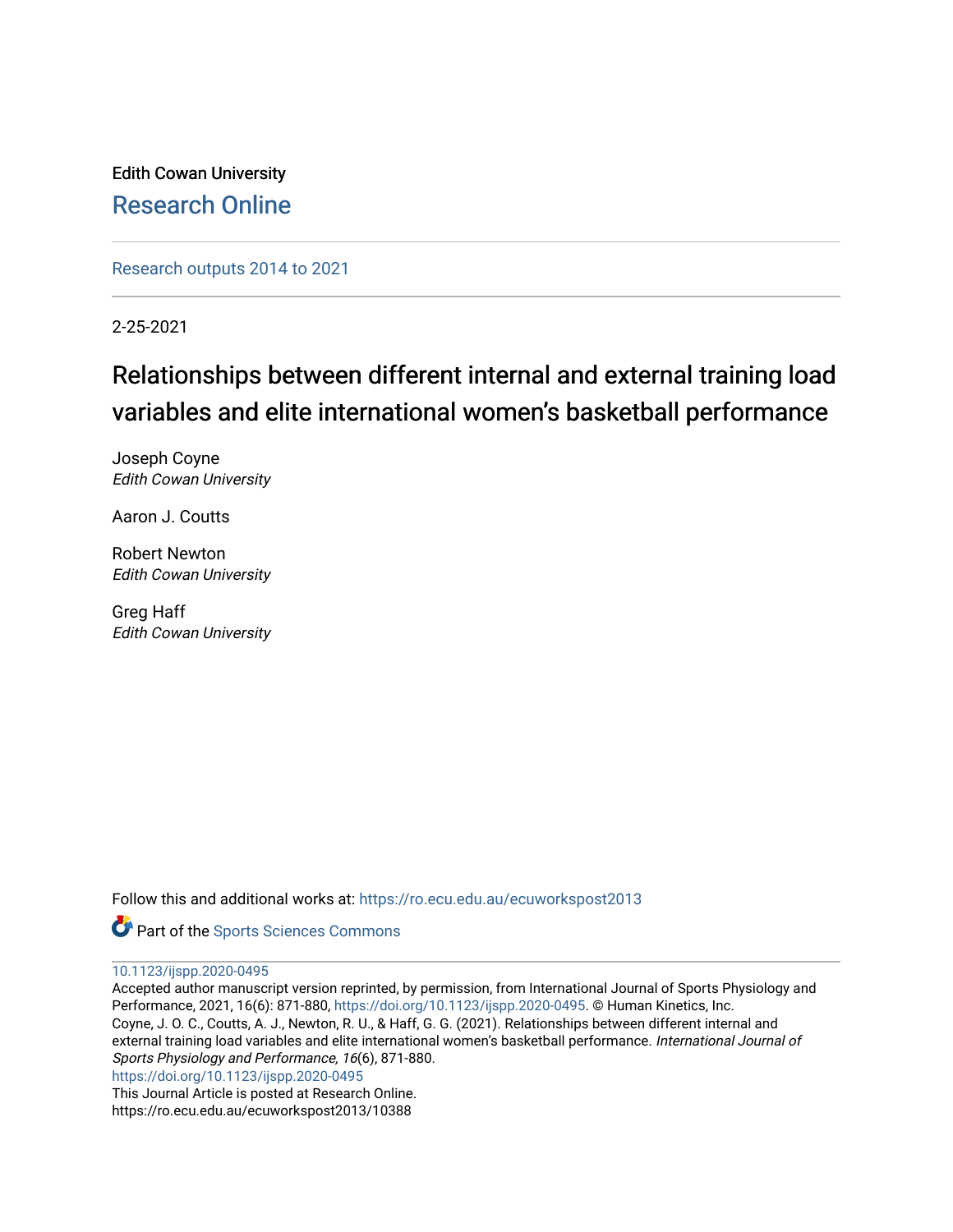

## **Relationships Between Different Internal and External Training Load Variables and Elite International Women's Basketball Performance**

| Journal:                         | International Journal of Sports Physiology and Performance                                                                                                                                                                                                                                                                                                                                     |  |  |  |
|----------------------------------|------------------------------------------------------------------------------------------------------------------------------------------------------------------------------------------------------------------------------------------------------------------------------------------------------------------------------------------------------------------------------------------------|--|--|--|
| Manuscript ID                    | IJSPP.2020-0495.R2                                                                                                                                                                                                                                                                                                                                                                             |  |  |  |
| Manuscript Type:                 | Original Investigation                                                                                                                                                                                                                                                                                                                                                                         |  |  |  |
| Date Submitted by the<br>Author: | 16-Jul-2020                                                                                                                                                                                                                                                                                                                                                                                    |  |  |  |
| Complete List of Authors:        | Coyne, Joseph; Edith Cowan University, Centre for Exercise and Sports<br>Science Research; UFC Performance Institute<br>Coutts, Aaron; University of Technology, Sydney, Sport & Exercise<br>Discipline Group, Faculty of Health<br>Newton, Robert; Edith Cowan University, School of Exercise, Biomedical<br>and Health Sciences<br>Haff, G.; Edith Cowan University, Strength & Conditioning |  |  |  |
| Keywords:                        | Monitoring, Simple Moving Average, Exponentially Weighted Moving<br>Average, Periodization                                                                                                                                                                                                                                                                                                     |  |  |  |
|                                  |                                                                                                                                                                                                                                                                                                                                                                                                |  |  |  |
|                                  | SCHOLARONE <sup>**</sup><br>Manuscripts                                                                                                                                                                                                                                                                                                                                                        |  |  |  |

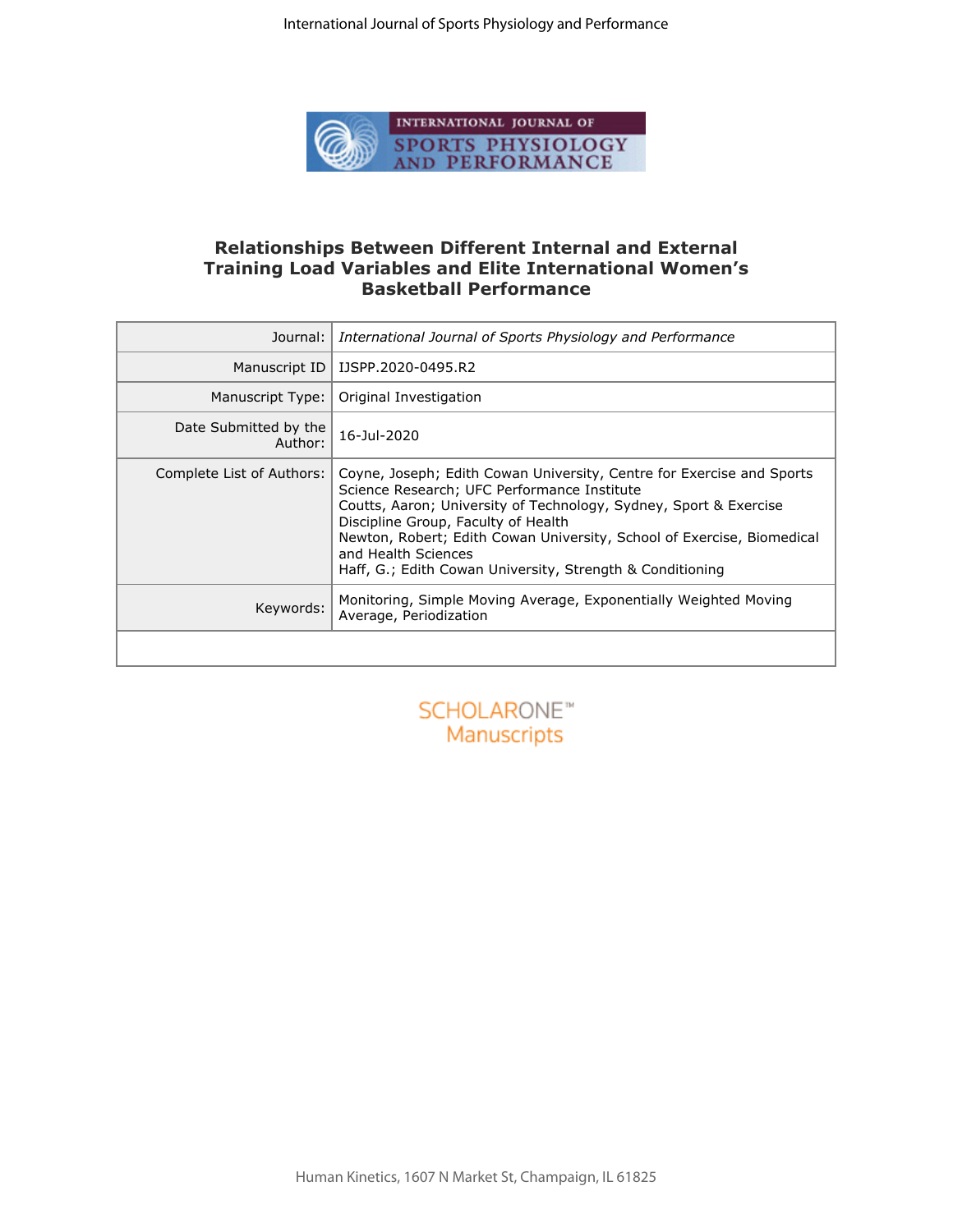1 Relationships Between Different Internal and External Training Load Variables and Elite 2 International Women's Basketball Performance 3 4 Original Investigation 5 6 Joseph O.C. Coyne<sup>1,2</sup>, Aaron J. Coutts<sup>3,4</sup>, Robert U. Newton<sup>1</sup> & G. Gregory Haff<sup>1,5</sup> 7<br>8<br>9 8 9 <sup>1</sup>Centre for Exercise and Sports Science Research, Edith Cowan University, Joondalup, WA 10 6027, Australia 11 2 UFC Performance Institute, Las Vegas NV 89118 United States 12 <sup>3</sup> Human Performance Research Centre, University of Technology Sydney (UTS), Moore Park 13 Rd, Moore Park NSW 2021, Australia 14 4 School of Sport, Exercise and Rehabilitation, University of Technology Sydney (UTS), 15 Moore Park Rd, Moore Park NSW 2021, Australia 16 <sup>5</sup> Directorate of Psychology and Sport, University of Salford, Salford, Greater Manchester, 17 United Kingdom 18 CORRESPONDING AUTHOR: Joseph Coyne MAILING ADDRESS: 18 Bondi Pl, Kingscliff NSW 2487, Australia TELEPHONE: +61 411 529 390 EMAIL: [coach@josephcoyne.com](mailto:coach@josephcoyne.com) 19 20 BRIEF RUNNING HEAD: Training Load and Basketball Performance Roys 21 22 ABSTRACT WORD COUNT: 249 23 24 TEXT-ONLY WORD COUNT: 3566 25 26 NUMBER OF TABLES: 2 27 28 NUMBER OF FIGURES: 1 29 30 SUPPLEMENTARY MATERIAL: 1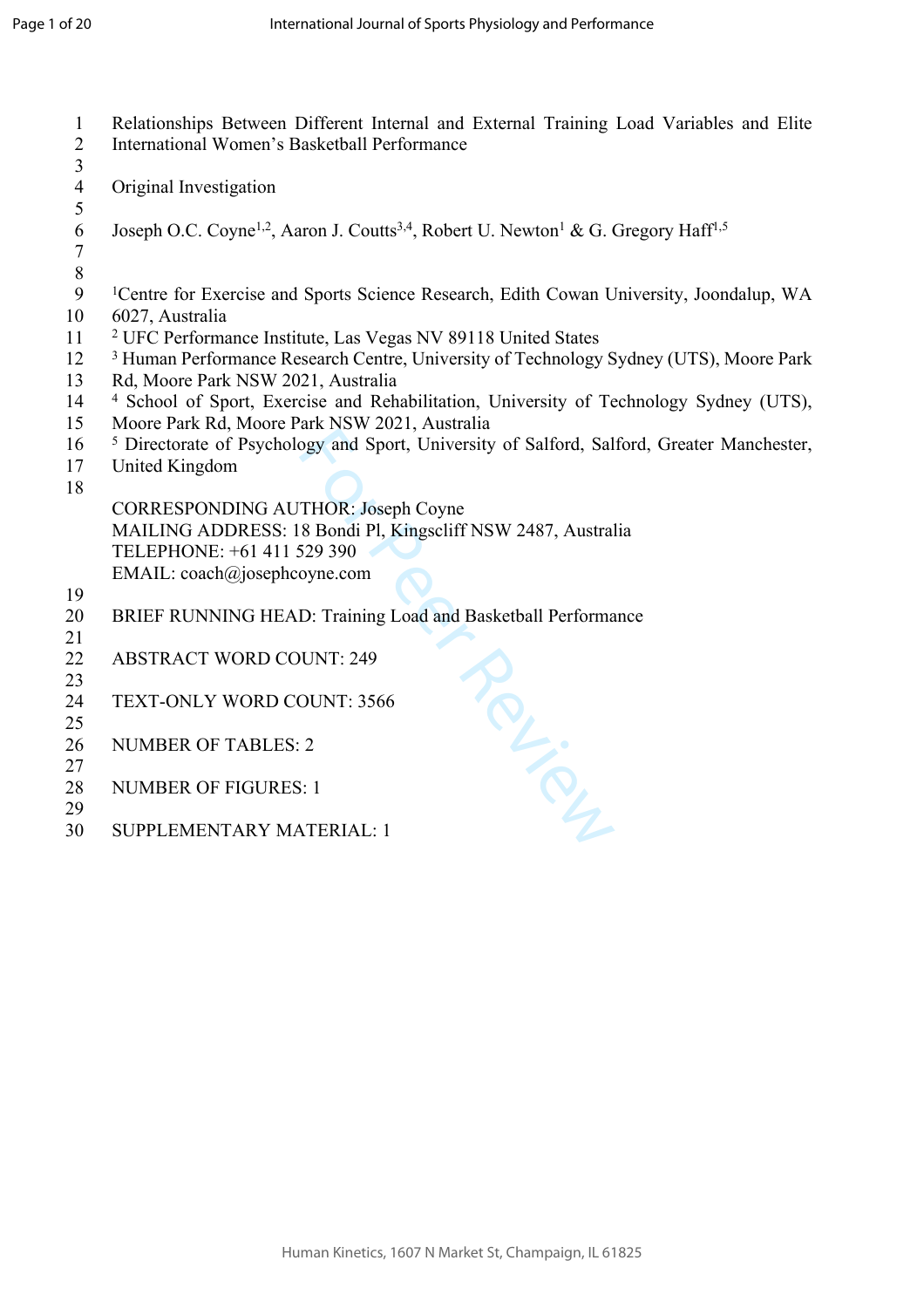- 1 Relationships Between Different Internal and External Training Load Variables and Elite
- 2 International Women's Basketball Performance

TON PROVISING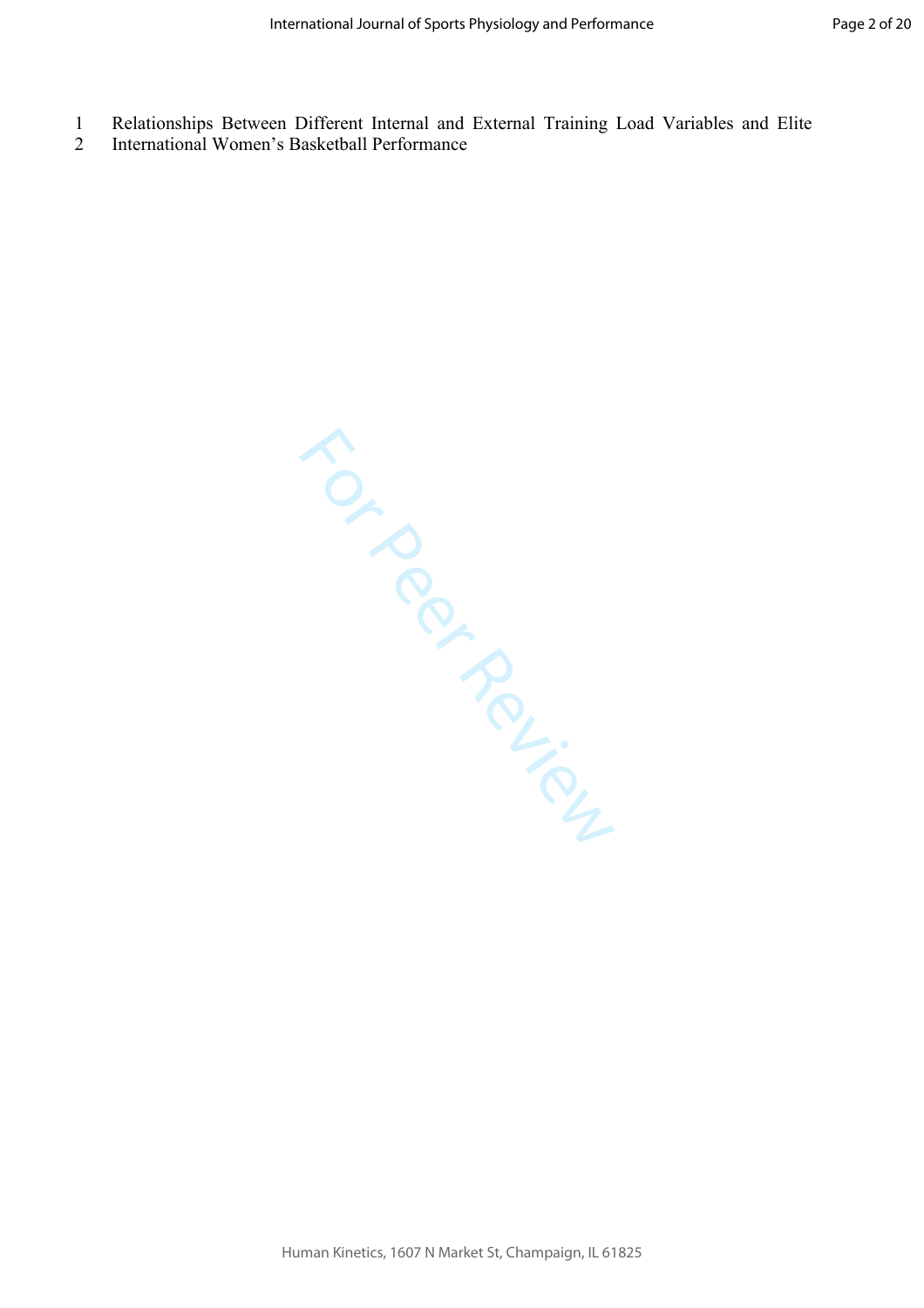- 3 ABSTRACT
- 4 *Purpose*: To investigate the relationships between internal and external training load (TL) 5 metrics with elite international women's basketball performance.
- 6 *Methods*: Sessional ratings of perceived exertion, PlayerLoad™/minute and training duration
- 7 were collected from thirteen elite international level female basketball athletes  $(29.0 \pm 3.7 \text{ years})$
- 8 186.0  $\pm$  9.8 cm, 77.9  $\pm$  11.6 kg) during the 18 weeks prior to the International Basketball
- 9 Federation (FIBA) Olympic qualifying event for the 2016 Rio Olympic Games. Training stress
- 10 balance (TSB), differential load and the training efficiency index (TE<sub>I</sub>) were calculated with
- 11 three different smoothing methods. These TL metrics and their change in the last 21 days prior
- 12 to competition were examined for their relationship to competition performance as coach 13 ratings of performance.
- 14 *Results*: For a number of TL variables, there were consistent significant small to moderate
- 15 correlations with performance and significant small to large differences between successful
- 16 and unsuccessful performances. However, these differences were only evident for external TL
- 17 when using exponentially weighted moving averages to calculate TL. The variable that seemed
- 18 most sensitive to performance was the change in  $TE<sub>I</sub>$  in the last 21 days prior to competition
- 19 (performance  $r=0.47-0.56$ ,  $p<0.001$  and difference between successful and unsuccessful
- 20 performance *p*<0.001, *f<sup>2</sup>*=0.305-0.431)
- 21 *Conclusions*: Internal and external TL variables were correlated with performance and
- 22 distinguished between successful and unsuccessful performances amongst the same players
- 23 during international women's basketball games. Manipulating TL in the last 3 weeks prior to
- 24 competition may be worthwhile for basketball players' performance; especially in internal TL.
- 25
- 26 KEYWORDS
- **PRUSSED** 27 Monitoring, Simple Moving Average, Exponentially Weighted Moving Average,
- 28 Periodization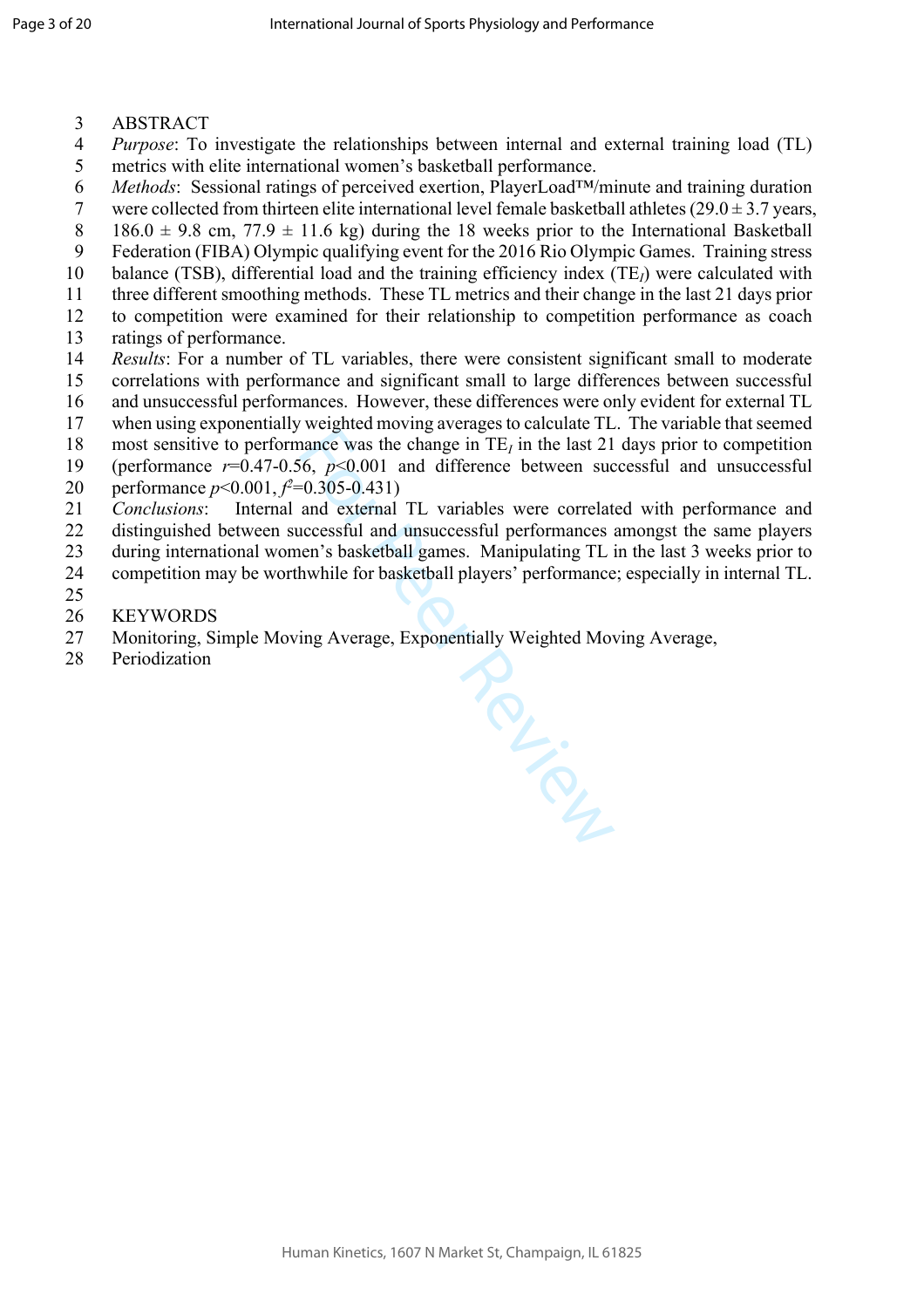#### 29 INTRODUCTION

30 Basketball is a five versus five open skill team sport that involves intermittent high intensity 31 efforts regardless of sex. 1 Competitions at an international level (i.e. country versus country) 32 normally culminate every four years at the Olympic Games. There are a number of matches 33 and tournaments prior to the Olympic Games that are necessary for qualification and/or seeding. 34 These matches and tournaments are characterized by a high number of basketball games within 35 a few days which could lead to poor performance and increases in illness and injury risk.<sup>2</sup> As 36 such, monitoring and adjusting training loads (TL) to reduce likelihoods of poor performance 37 or injury/illness is considered important for practitioners.<sup>3,4</sup> Although there appears to be 38 research available in amateur<sup>5</sup>, NCAA Division I<sup>6</sup> and European professional<sup>7</sup> women's

- 39 basketball, there seems to be a knowledge gap on the practice and competition TL demands in
- 40 elite international women's basketball.

and work performed in training).<sup>8</sup> It is recently work performed in training).<sup>8</sup> It is recently about their relationship, to optimize trend of greater external TLs with lower in present a positive adaptation to training 41 There are a number of different measures used to monitor TL in basketball. 3 These different 42 measures are used to assess either internal load (i.e. the athlete's response to the training) or 43 external load (i.e. the actual work performed in training).<sup>8</sup> It is recommended that both these 44 constructs are monitored, along with their relationship, to optimize the training of athletes.<sup>4,8,9</sup> 45 For instance, a consistent trend of greater external TLs with lower internal TL responses over 46 time in an athlete may represent a positive adaptation to training and vice versa for a negative 47 adaptation.<sup>10</sup> The training efficiency index (TE *<sup>I</sup>*), which is an allometric log-transformed ratio 48 of external to internal TL, is one method of quantifying the relationship between internal and 49 external TL in team sport athletes.<sup>10</sup> In regards to internal TL, one of the most widely reported 50 measures in basketball is sessional ratings of perceived exertion (sRPE),<sup>3</sup> which is generally 51 recommended as a primary TL measure in most team sports.<sup>11</sup> There is also evidence for a 52 relationship between sRPE and in-game performance in other open skill team sports (e.g. 53 Australian Rules football).12,13 In regards to external TL, tri-axial accelerometry, and in 54 particular PlayerLoad<sup>TM</sup> (PL), is a validated commonly used measure that seems well suited to 55 monitor external loads in basketball.3,5,14 However, the evidence for a relationship between 56 sRPE or tri-axial accelerometry with in-game performance in basketball is limited (potentially 57 due to the complexity of team sport performance)<sup>4</sup> and bears further investigation.

58 Despite there being a variety of athlete monitoring measures used in basketball, TL models are 59 generally constructed using training impulse (TRIMP) data.15,16 TRIMP is the product of an 60 intensity factor and a volume/duration factor.<sup>16</sup> An athlete's response to training can then be 61 quantified (to an extent) from TRIMP values as the difference between longer-term chronic 62 positive "fitness" and shorter-term acute negative "fatigue" functions.15,16 Recently, this 63 concept has led to the development of the acute to chronic workload ratio (ACWR), which is 64 a measure of relative change in TL.<sup>17</sup> The ACWR is calculated as the ratio between the simple 65 moving averages (SMA) of TL over acute and chronic periods.<sup>17</sup> However, significant 66 concerns have been recently presented on the ACWR. Although the effects of mathematical 67 coupling on the ACWR had trivial effect in one study<sup>18</sup>, there may be critical statistical issues 68 with the ACWR (e.g. failure to normalise correctly)<sup>19</sup> and the previous literature using the 69 ratio.<sup>20</sup> For practitioners concerned with these issues but still wishing to measure changes in 70 TL, alternatives include training stress balance (TSB)<sup>21</sup> and differential load.13,22 TSB is 71 calculated as the difference between the chronic and acute periods and differential load is an 72 exponential smoothing of week-to-week rate of change in TL.13,21 Regarding smoothing of 73 TL, there have also been discussions over the most suitable moving average methods.<sup>23</sup> 74 Exponentially weighted moving averages (EWMA) have been endorsed as a more suitable 75 smoothing method to SMA.23,24 However, like SMA, there are also conceptual issues with 76 EWMA (e.g. individual "fitness" and "fatigue" gain and decay rates) 9 and there have also been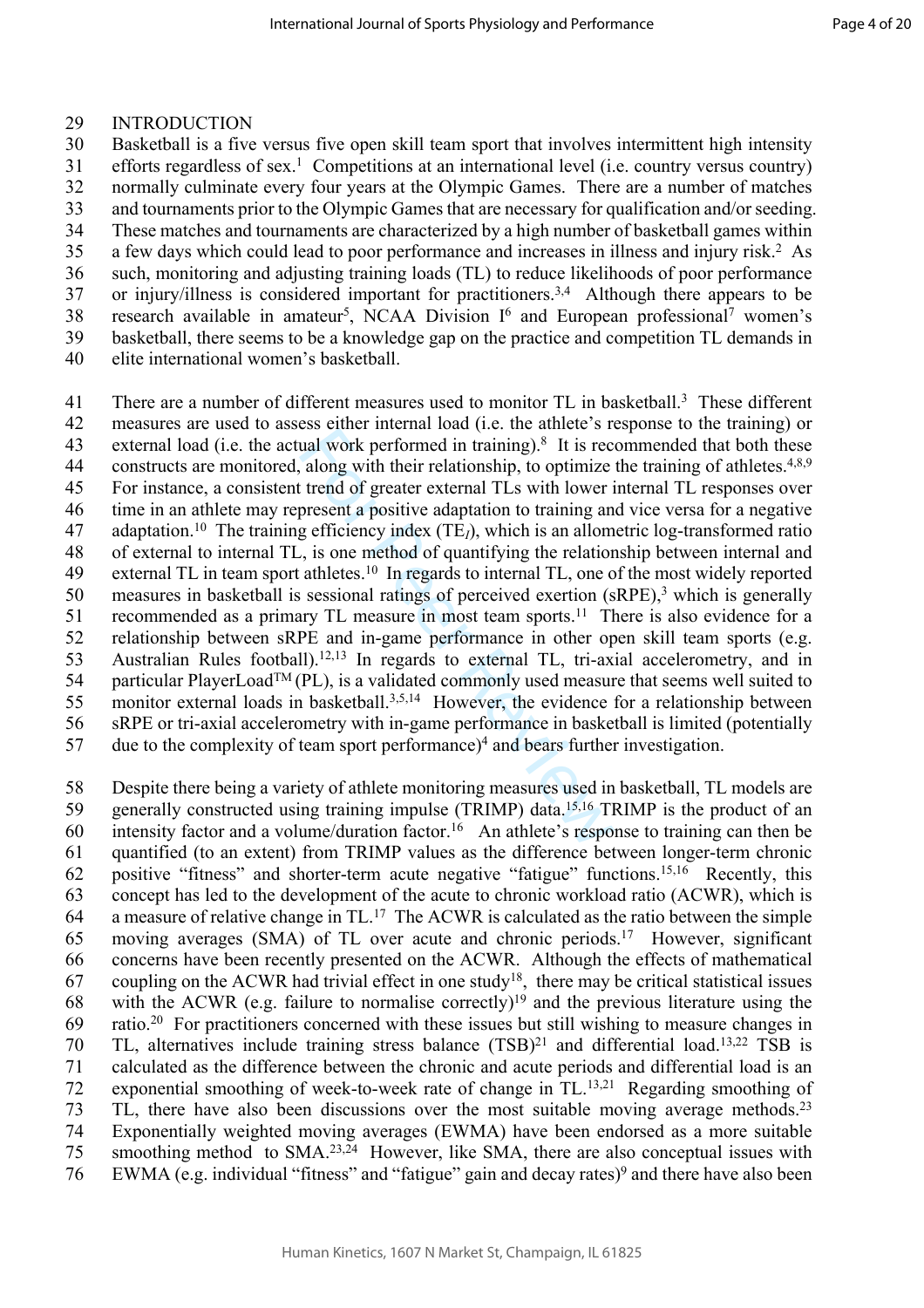77 different EWMA calculations presented in the available TL research.13,24 These different 78 smoothing methods all produce different TL values for acute and chronic periods. It is also 79 not established which smoothing method produces TL metrics that have superior relationships 80 to performance.

81

82 In light of the lack of available research on elite international women's basketball practice and 83 competition TL and the call for more work on understanding how TL metrics relate to 84 performance in all team sports, not just basketball 4 ; further investigation in these areas is 85 warranted. Therefore, the three primary aims of this study are to: i) provide data of common 86 sRPE and tri-axial accelerometry TL metrics used in basketball for practitioners working in 87 elite international women's basketball; ii) examine whether different external/internal TL 88 metrics and their relationship to one another were correlated to in-game performance; and iii) 89 determine if meaningful differences existed in these TL metrics between successful and 90 unsuccessful in-game performances in elite international women's basketball. We 91 hypothesized that there would be correlations between TL metrics and performance and 92 significant differences in TL metrics between higher and lower performers. Due to the debate 93 over the different smoothing methods for TL metrics and the criticisms of the ACWR, this 94 investigation has presented alternative change in load measures (TSB and differential load) and 95 the three main smoothing methods used in previous literature to add to the evidence base for

- 96 practitioners.
- 97
- 98 METHODS
- 99 *Participants*

TL metrics between higher and lower perfiting<br>TL metrics between higher and lower perfiting<br>and alternative change in load measures (TSB<br>g methods used in previous literature to ad<br>all level female basketball athletes par 100 Thirteen elite international level female basketball athletes participated in this study (age 29.0 101  $\pm$  3.7 years, stature 186.0  $\pm$  9.8 cm, body mass 77.9  $\pm$  11.6 kg). All athletes were part of the 102 final squad selected for the 2016 Rio Olympics and had previously competed in senior 103 professional competitions and/or internationally at the Olympic, World Championship or 104 World Junior Championship levels. The data for this study was initially collected within the 105 athletes' training environment and was released de-identified from the athletes and respective 106 National Olympic Committee. Approval for this investigation was granted by the University 107 Human Ethics Committee (Approval #19521) and conforms to the *Code of Ethics of the World*  108 *Medical Association* (Declaration of Helsinki).

- 109
- 110 *Design*

111 This investigation was a retrospective observational study. TL data were collected from the 112 participants for 18 weeks prior to the International Basketball Federation (FIBA) Olympic 113 qualifying event for the 2016 Rio Olympic Games. Illness or injury incidents that caused an 114 athlete to modify technical training or seek medical attention were also noted throughout the 115 data collection period.<sup>25</sup> Correlations of different TL metrics with competitive performance 116 were examined. Differences in the TL metrics of higher and lower performers were also 117 investigated.

- 118
- 119 *Methodology*

120 Training impulse (TRIMP) was calculated from internal and external TL and included 121 competition workloads i.e. games/tournaments. Internal TRIMP was the product of sRPE and

122 session duration (t).<sup>26</sup> External TRIMP was the product of PlayerLoad<sup>TM</sup>/minute (PL/min)

123 derived from Catapult Sports (Melbourne, Australia) accelerometers and session duration (t).<sup>5</sup>

124 PlayerLoad™ is an arbitrary unit derived from triaxial measures of rate of change in

- 125 acceleration and is validated for use in basketball.<sup>14</sup> The following metrics were calculated
- 126 daily from the internal and external TRIMP data: i) acute TL (7 day average), ii) chronic TL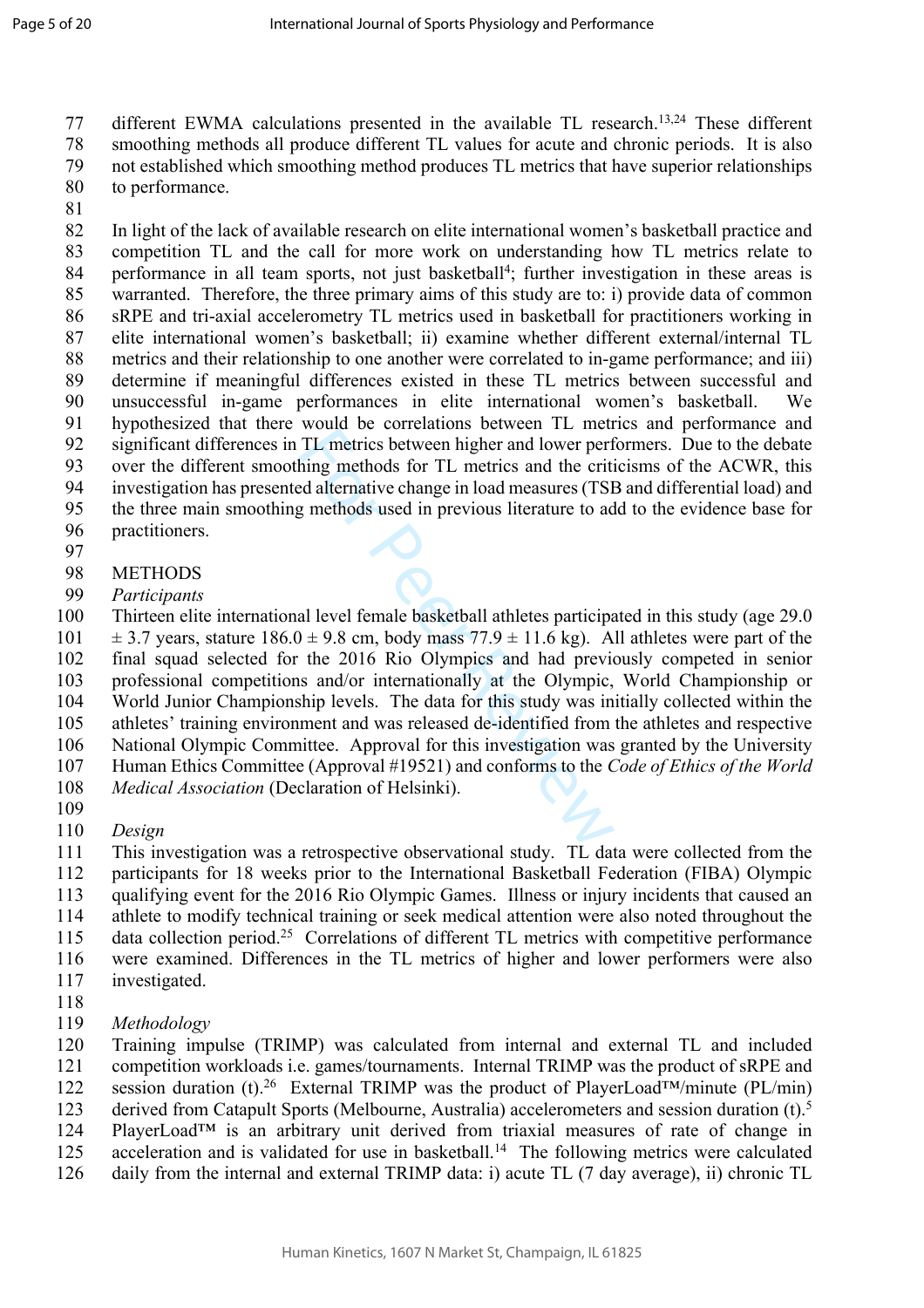127 (21 day average); iii) TSB (chronic - acute TL), iv) differential load, v) TE*<sup>I</sup>* average over 5 128 days (TE<sub>I</sub>5) and vi) TE<sub>I</sub> average over 7 days (TE<sub>I</sub>7) using established methods.<sup>10,13,15,27</sup> The 129 TE*I* was smoothed over 5 and 7 days to reduce measurement noise (similar to current 130 recommendations for heart rate variability)<sup>28</sup> and give an overall indication of the athletes' 131 internal response to the external TL for the last week. These variables were calculated and 132 presented as SMA, EWMA as per Williams et al (EWMA-W)<sup>23</sup> and EWMA as per Lazarus et 133 al (EWMA-L)<sup>13</sup>. The key difference between SMA and EWMA methods is that EWMA will 134 give an increased weighting to the most recent TL an athlete completes in a period whereas 135 SMA will provide an even weighting of the TL over the period.

136

and on the value on the day of the competence, if y in<br>trom the value on the day of the compete<br>e standard deviation) of values in the last 2<br>in TE<sub>i</sub>S and TE<sub>i</sub>7 over the 21 days prior<br>days prior to competition was chose 137 The acute and chronic periods were set at 7 and 21 days respectively. Differential load was 138 also assessed using 7- and 21-day exponential decays. The period length determination was 139 based on the typical training micro-mesocycle combination employed by the head coach.<sup>9</sup> 140 Based on research in elite weightlifting performance<sup>29</sup>, TSB was assessed as: i) absolute values, 141 which represented the value on the day of the competition; ii) the value 21 days prior to 142 competition subtracted from the value on the day of the competition (CH21); and iii) the 143 volatility (calculated as the standard deviation) of values in the last 21 days prior to competition 144 (VOL21). The change in  $TE_15$  and  $TE_17$  over the 21 days prior to competition was also examined. The last 21 days prior to competition was chosen for the time period of interest examined. The last 21 days prior to competition was chosen for the time period of interest 146 based on the results of existing performance modelling research and tapering research in a 147 basketball setting.<sup>30-32</sup> Lastly, the percentage of training burdened by injury/illness compared 148 to total training time was considered in the last 21 days before competition.<sup>25</sup> This percentage 149 of burdened training to total training was based on any injury or illness that affected an athlete's 150 training (e.g. a shoulder injury may have limited shooting volume in training) or required 151 medical intervention. Any injury or illness incidents were identified by the team doctor or 152 physical therapist and their respective lengths were noted by the research team. If athletes were 153 absent from training due to injury/illness, TRIMP was recorded as zero to enable continuous 154 calculations.

155

156 TL and injury/illness metrics were then compared against performance expressed as coach 157 ratings of performance. Coach ratings of performance have been used in other open skill team 158 sports<sup>33</sup> and in this investigation, were the average of three different 1-10 scales (physical, 159 mental and technical performance). All ratings were collected individually from the head 160 coach and assistant coach within 24 hours of team performance. The final coach rating 161 represented the average of both coaches' ratings across all three performance dimensions 162 (physical, mental and technical). Efficiency, which is a common overall basketball value 163 statistic, was also calculated where available from individual player's box scores.<sup>34</sup> Coach 164 ratings were used in preference over the efficiency statistic to adequately capture an athlete's 165 holistic individual contribution to team performance and strategy bearing in mind the 166 complexity of team sport performance, playing positions, line-up and strength of the 167 opposition.4,9 To account for coaches' biases towards certain players and factors like playing 168 positions, the coach ratings were converted into z-scores for each individual player. Then the 169 allocation into either the successful performances (better than average, n=96) or unsuccessful 170 performances (worse than average performances, n=61) was determined by whether the 171 coaches' rating z-score was greater or lesser than 0.2; representing the smallest worthwhile 172 change.<sup>35</sup>

173

#### 174 *Statistical Analysis*

175 Statistical analyses were performed using statistical software (R statistics packages: *lmerTest,* 

176 *rmcorr, and performance;* https://www.r-project.org) or purposefully designed Excel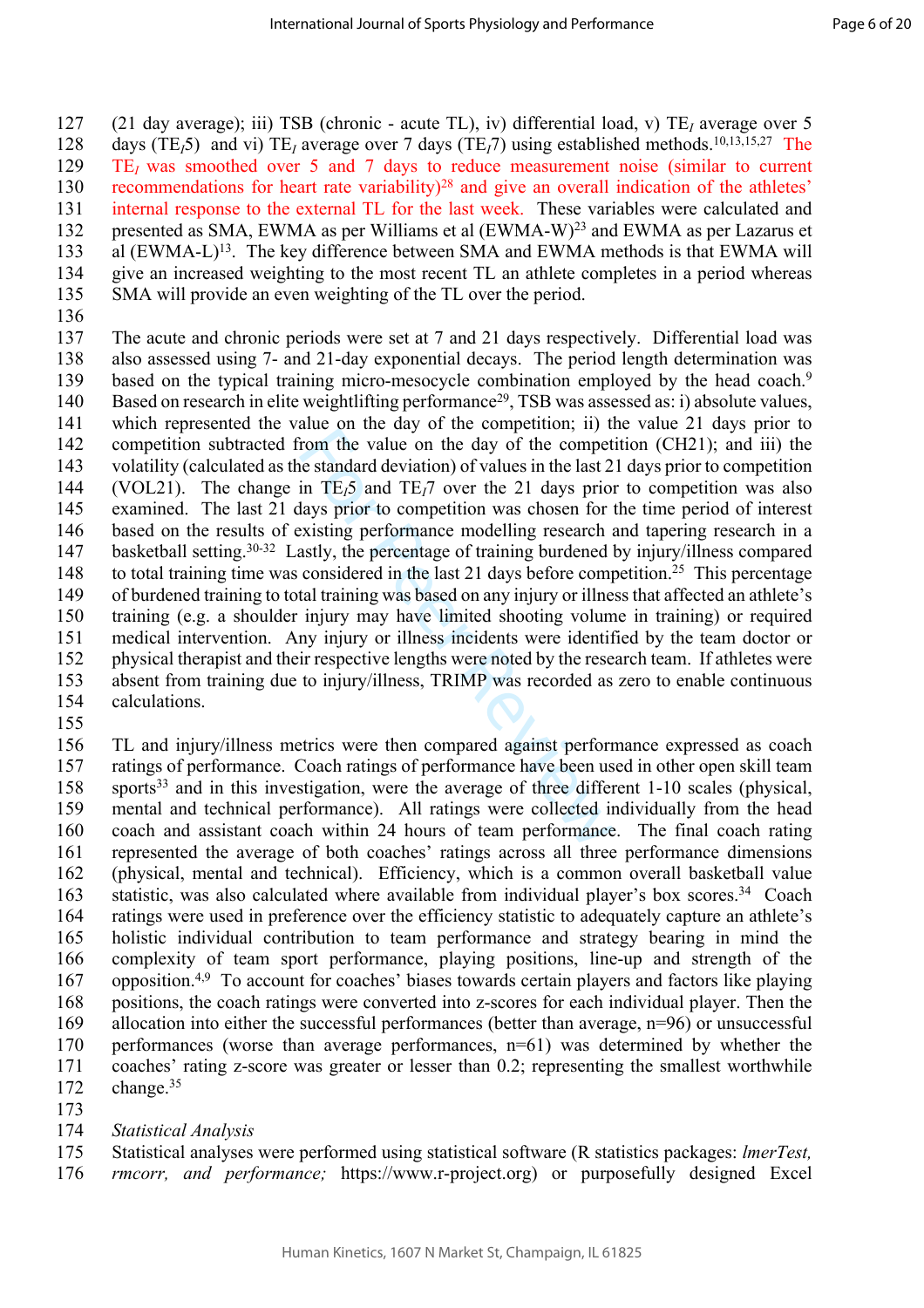177 spreadsheets (Microsoft Corporation, Washington, U.S.). All data were analyzed as mean ± 178 standard deviation (SD). The alpha level for significance for all tests was defined as  $p \le 0.05$ . 179 Repeated measure correlation analyses with 95% confidence intervals were used to determine 180 if there were any linear relationships between the TL metrics across different smoothing 181 methods, training burdened by injury/illness and coach ratings of performance. Correlations 182 were interpreted as per the recommendations of Hopkins et al.<sup>35</sup> R-z transformations were also 183 applied to determine if there were any significant differences between correlations amongst the 184 various smoothing methods. Due to the repeated measure data structure in the TL metrics, 185 linear mixed models with the athlete as the random intercept were then used to assess 186 differences between successful and unsuccessful performances. All models were checked for 187 a) linearity, b) residual independence, and c) residual normality. Again due to the repeated 188 measure data structure, effect sizes of any differences from the models (marginal  $f^2$ )<sup>36</sup> were 189 then calculated and interpreted as trivial (<0.02), small (0.02-0.14), moderate (0.15-0.34) and 190 large (>0.35).<sup>37</sup>

191

### 192 RESULTS

5 games and 167 competition data points a<br>  $5 \text{ gauss}$ . The average sRPE was  $5.53 \pm$ <br>  $^1$  AU over all recorded sessions. The average compectively,  $p<0.001$ ,  $f<sup>2</sup>=0.105$ ). This was also n with large effect size (4.08 193 A total of 1642 training, 15 games and 167 competition data points across the participants were 194 included in the present analysis. The average sRPE was  $5.53 \pm 1.67$  AU and the average 195 PL/min was  $4.62 \pm 1.97$  AU over all recorded sessions. The average training sRPE was 196 significantly different with small effect size from the average competition sRPE (5.37  $\pm$  1.62 197 and 7.11  $\pm$  1.22 AU respectively,  $p<0.001$ ,  $f<sup>2</sup>=0.105$ ). This was also the case for PL/min in 198 training versus competition with large effect size  $(4.08 \pm 1.02 \text{ and } 9.72 \pm 1.51 \text{ AU}, p<0.001,$ 199  $f^2$ =2.344). The repeated measure correlation between sRPE and PL/min was moderate ( $r$ =0.43, 200  $p$ <0.001). The daily internal TRIMP average was  $648 \pm 496$  AU and the daily external TRIMP 201 average was  $398 \pm 282$  AU. In competition, the average coach rating was  $6.40 \pm 1.51$  and 202 average efficiency score was  $6.88 \pm 5.55$ . The repeated measure correlation between coach 203 ratings and efficiency from individual player's box scores was moderate  $(r=0.35, p=0.02)$ . The 204 time series of TE<sub>I</sub>7 and external/internal TL TSB (calculated using EWMA-W) with coach 205 ratings of performance as z-scores are presented in Figure 1.

- 206
- 208

222

224

# 207 FIGURE 1 ABOUT HERE

209 Repeated measure correlations between coaches' ratings of performance and the different TL 210 metrics are presented in Table 1. There were consistent significant small to moderate 211 correlations with performance across all the external TL metrics when calculated with EWMA-212 W or EWMA-L with the exception of weekly change and chronic TL EWMA-L. Only external 213 TL TSB VOL21 was correlated with performance when calculated with SMA. There were 214 also consistent small to large significant correlations between all the internal TL metrics and 215 performance calculated with all the smoothing methods. The only exceptions to this were 216 weekly change, acute TL SMA and chronic TL EWMA-W/-L. There were no significant 217 correlations between  $TE<sub>1</sub>5$  or  $TE<sub>1</sub>7$  and performance. However, there were moderate to large 218 significant correlations between the change in TE *<sup>I</sup>*5 and TE *<sup>I</sup>*7 over the last 21 days preceding 219 competition and performance. There was no significant correlation between training burdened 220 by injury or illness in the last 21 days prior to competition and performance in this investigation 221 ( *r*= -0.04, *p*=0.60).

223 TABLE 1 ABOUT HERE

225 There were significant differences in a number of the TL metrics between successful and 226 unsuccessful performances in this investigation. For the external TL metrics (presented in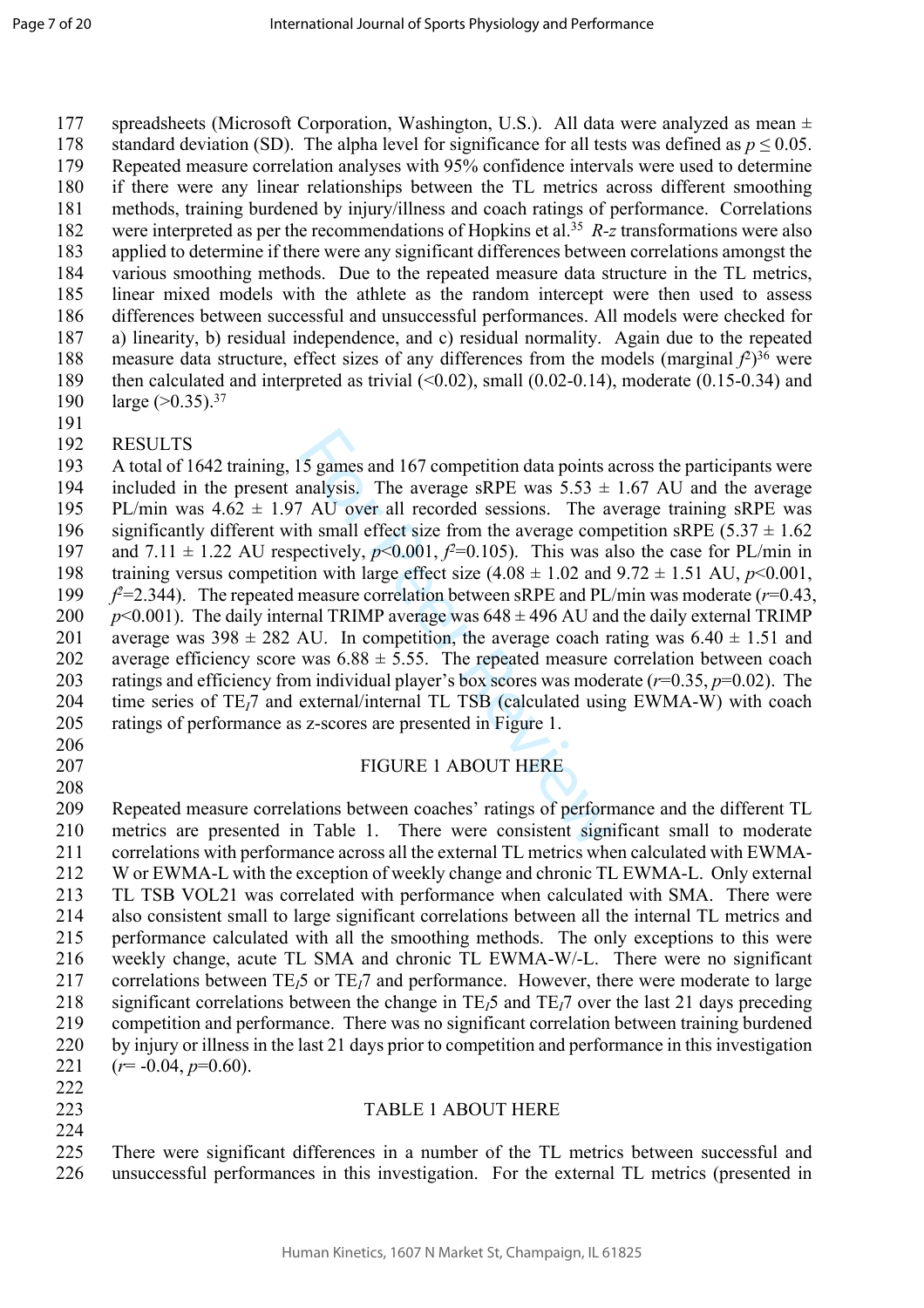227 Table 2A), there were consistent significant differences with small effect size between 228 successful and unsuccessful performances in acute TL, TSB, TSB VOL21, and both 7- and 21- 229 day differential load when calculated with EWMA-W and EWMA-L. In contrast, when using 230 SMA, there was only one external TL variable (TSB VOL21) that was significantly different 231 between successful and unsuccessful performances. For the internal TL metrics (presented in 232 Table 2B), there were consistent significant differences across all smoothing methods with 233 small to large effect size between successful and unsuccessful performances in TSB, TSB 234 CH21 and both 7- and 21-day differential load. For the training efficiency index variables 235 (presented in Table 2C), there were significant differences with moderate to large effect sizes 236 between successful and unsuccessful performances in the change in TE<sub>I</sub>5 and TE<sub>I</sub>7 over the 21<br>237 days prior to competition. These differences were significant across all smoothing methods. days prior to competition. These differences were significant across all smoothing methods. 238 There was not a significant difference between successful and unsuccessful performance in the 239 training burdened by injury or illness in the last 21 days prior to competition  $(p=0.79, f^2 < 0.001)$ .

240

242

#### 241 TABLE 2A-C AROUND HERE

#### 243 DISCUSSION

EVENTA 2.1 C THESTAR MURLEY THAT STAR STAR ON THE SALE AND NOTE IT AND NOTE IT AND NOTE IT AND NOTE IT AND NOTE IT AND NOTE IT AND NOTE THAT AND NOTE IT AND NOTE THAT AND NOTE IT AND NOTE AND NOTE THAT AND NOTE THAT AND N 244 To our knowledge, this is the first investigation to detail values of both internal and external 245 TL in an elite international women's basketball team in the qualification stages for the Olympic 246 Games. For external TL, the levels of PL/min were greater than previously reported in amateur 247 and NCAA Division I female basketball athletes.<sup>5,6</sup> Weekly internal TL was also greater than 248 previously published levels in European professional female basketball athletes.<sup>7</sup> The higher 249 playing standard of athletes in this investigation compared to the previous research (i.e. 250 professional international level versus professional national level or collegiate) may explain 251 these differences. It is reasonable that the higher playing standards of international basketball 252 would require more regular training at higher workloads along with players more able to 253 regularly handle these higher workloads. Along with the average daily external TRIMP levels, 254 this information may help coaches and practitioners progress the workloads of athletes to an 255 international level and prescribe workloads at that same level. Of interest was the significant 256 differences between competition and training PL/min levels which were similar to previous 257 research in amateur female basketball athletes.<sup>5</sup> Although training will not always be at 258 competition intensity and skill development (e.g. shooting drills) or periods of coach feedback 259 will reduce the average PL/min of the session, the magnitude of this difference may have 260 represented a situation where competition intensities were not being replicated often enough in 261 training. Practitioners are recommended to monitor differences between training and 262 competition external TL, and in particular the intensities in different components of training 263 (e.g. competition-style scrimmages versus lower intensity skill development) to help ensure 264 athletes are adequately prepared for the intensity demands of competition.

265

266 In this investigation, successful performances were characterized by a higher TSB  $(\sim 10-20 \text{ AU})$ 267 external TL, ~50 AU internal TL) and a lower differential load when compared to unsuccessful 268 performances. Further, the TE*I*5 and TE*I*7 change over the last 21 days before competition had 269 the greatest correlations and largest effect sizes of all the variables when assessed against 270 successful and unsuccessful performances. It is interesting the relationship between changes 271 in TE*I*5 and TE*I*7 and performance were much stronger than TE*I*5 and TE*I*7 on the day of 272 competition. This finding indicates relatively higher internal to external TL levels prior to the 273 taper as beneficial in this investigation. This finding may also be related to previous tapering 274 research that suggested an increase in TL  $\sim$ 20% prior to the taper leads to better taper outcomes.<sup>38</sup> As the TE<sub>z</sub> quantifies the external-internal TL interaction<sup>10</sup>, this finding is novel 275 outcomes.<sup>38</sup> As the TE<sub>I</sub> quantifies the external-internal TL interaction<sup>10</sup>, this finding is novel 276 in that the taper prior to basketball games in this investigation were greater in internal than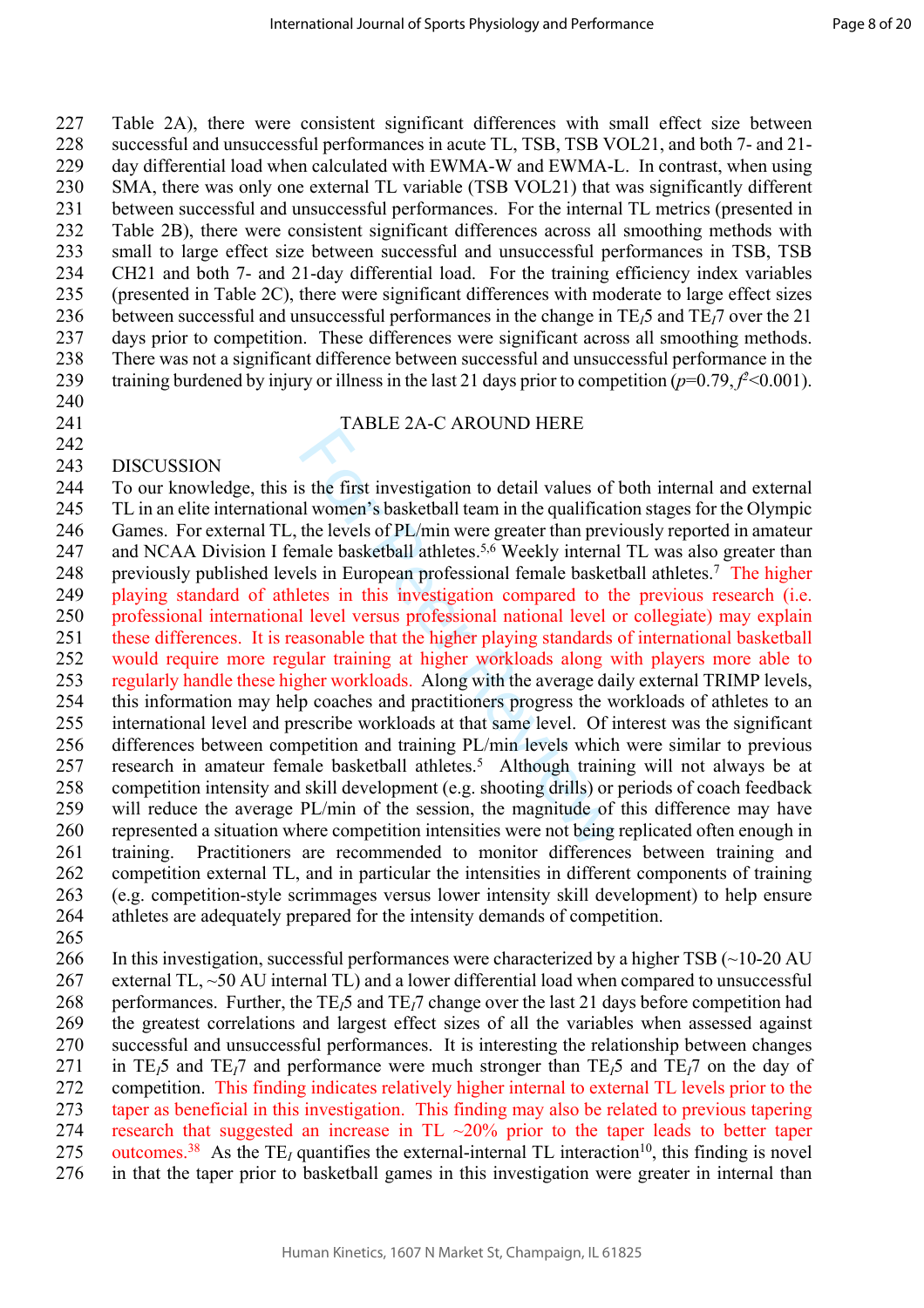277 external TL for successful performances. Related to this finding was the greater internal TSB 278 CH21 of  $\sim$ 140-250 AU for successful compared to unsuccessful performances; which is similar 279 to previous research on elite weightlifting performance.<sup>29</sup> These findings are consistent with 280 the suggestion that internal TL ultimately determines the training outcome (in this case, 281 basketball in-game performance) for athletes.<sup>8</sup> These findings also reinforce the need for 282 practitioners to be cognizant of the potential differences between external and internal TL and 283 to use and compare both to optimize performance in basketball athletes.<sup>8</sup> Based on the results 284 of this study, external TL may not require as much of a taper relative to internal TL as 285 basketball athletes are approaching competition. In practice, this outcome may be achieved 286 "naturally" as athletes become fitter to a consistent external TL and therefore perceive the same 287 workload in training sessions to be easier. We also suggest that a reduction in internal TL 288 relative to external TL could be achieved by coaches reducing the amount of novel cognitive 289 work<sup>39</sup> an athlete needs to complete in training prior to competition or by modifying other 290 coaching behaviours (e.g. more frequent positive reinforcement) that may make athletes 291 subjectively feel "fresher". It is of interest that this may hold true for both subjective (e.g. 292 sRPE) and objective measures (e.g. heart rate) of internal load.<sup>39</sup>

293

For all the set interest that all the same sures (e.g. heart rate) of internal load.<sup>39</sup><br>t from this investigation was that the si<sub>l</sub><br>TL and performance were only significan<br>V or EWMA-L. These findings support p<br>football<sup></sup> 294 Another item of interest from this investigation was that the significant correlations and 295 differences for external TL and performance were only significant when smoothing the TL 296 variables with EWMA-W or EWMA-L. These findings support previous research on injury 297 risk in Australian Rules football<sup>24</sup> that suggested EWMA smoothing methods may be more 298 appropriate for calculating TL which is potentially due to the increased weighting EWMA 299 gives the more recent TL when compared to SMA. However, given there was no significant 300 difference between correlations for internal TL metrics and performance, this raises the 301 consideration that different smoothing methods may be more appropriate depending on 302 whether the TL is internal or external. It is likely this is again due to the different weightings 303 SMA and EWMA assign earlier or later values in acute and chronic periods. It also raises the 304 consideration that internal TL may be as or more sensitive to performance when calculated 305 using SMA with a greater weighting of TL values in the early stages of acute and chronic 306 periods. There also appeared to be little to no difference between the different change in TL 307 measures used (i.e. TSB, differential load) in correlation magnitude or effect size in this 308 investigation. For practitioners concerned with statistical and methodological issues from 309 previous literature on the ACWR, both the TSB and differential load appear to be non-ratio 310 change in TL measures that have relationships to performance. This recommendation is 311 supported by previous research on both performance in Australian football<sup>13</sup> and injury risk in 312 English cricket.<sup>22</sup>

313

314 There are a number of potential limitations with this study. Firstly, having only two coaches 315 assessing basketball performance and both coaches being from the same national team as the 316 players was a potential limitation. Although the coaches were blinded to one another when 317 rating the performances, this situation may have been prone to bias (e.g. coaches generally 318 have preferred players) or similar ratings (e.g. normally an assistant coach will appraise 319 performance relatively similar to the head coach on the same team). Using independent expert 320 raters (e.g. experienced coaches not associated with the team but who would still understand 321 the roles and game plans for individual players) and a greater number of raters would be 322 recommended in the future. Another potential limitation was the timeframes chosen for acute, 323 chronic and taper periods may not be applicable to other basketball teams or to other 324 professional basketball leagues where the game schedule may be both more condensed and 325 over a longer period. There were also only two TL variables measured and other internal (e.g. 326 heart rate measures) and external (e.g. other inertial movement analysis) measures may provide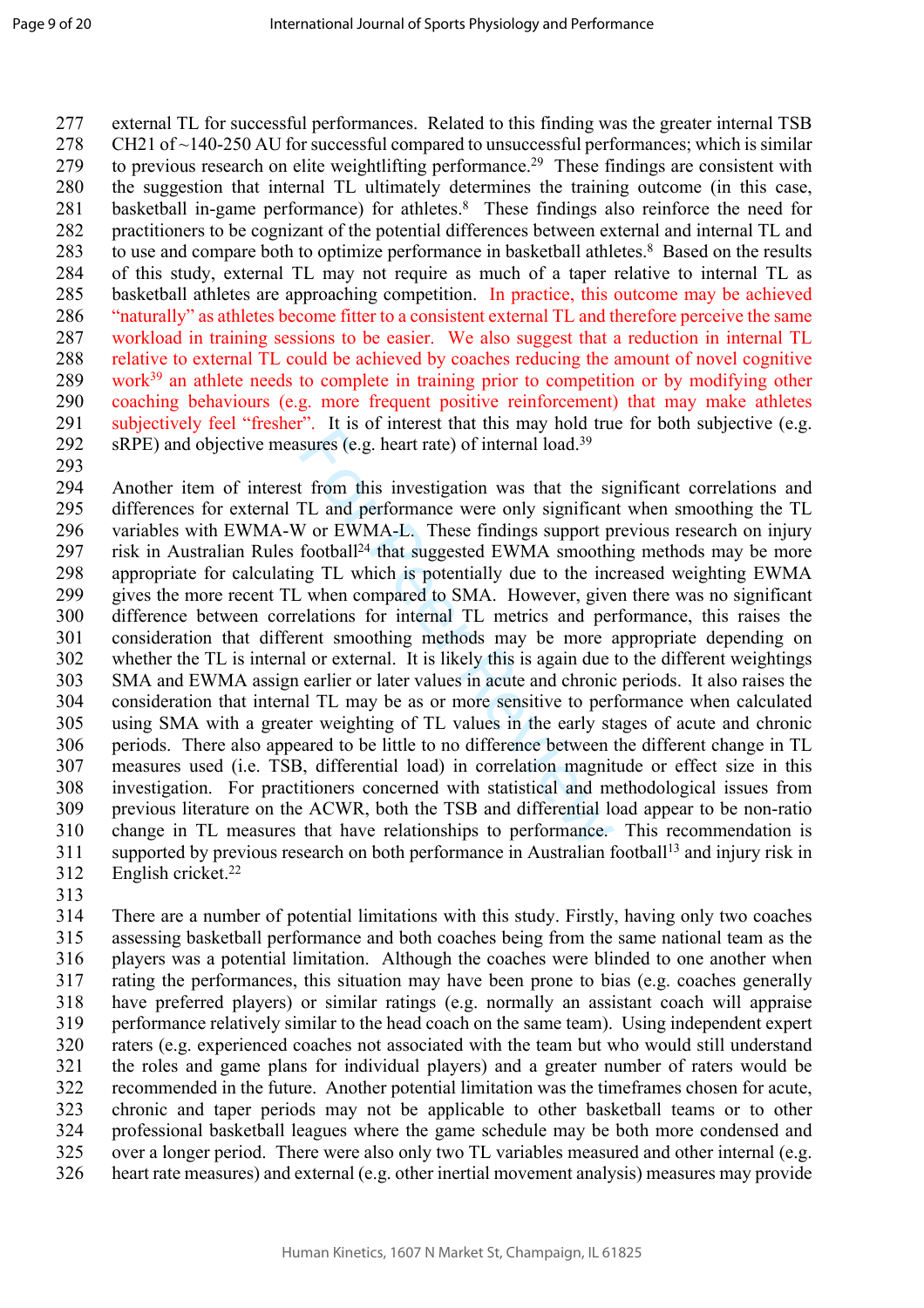327 different results. Lastly, as this was only one national team monitored across a single 328 international competitive season, practitioners should interpret this investigation's findings and 329 level of evidence as a case study. More research is warranted in elite basketball populations 330 (both men and women) on the relationship between internal and external TL and performance.

331 332 PRACTICAL APPLICATIONS

333 Coaches and practitioners can use the descriptive values of PL/min and sRPE and the 334 comparison between competition and training intensities (especially with external TL) in this 335 investigation to help prepare athletes for international basketball competition. It also seems 336 that the TSB or differential load is correlated with basketball performance and distinguishes 337 between better and worse performances amongst the same players. The TSB and differential 338 load seem to be suitable alternatives to the ACWR for practitioners wanting to measure change 339 in TL, with the TSB being the most parsimonious. Increasing internal TL TSB in the last 3 340 weeks prior to competition seems to be worthwhile for basketball athletes and there may also 341 be differences between optimal changes in external TL and internal TL in the taper period. We 342 recommend the internal-external TL interaction should be monitored in some manner (e.g. 343 TE*I*7) and potentially manipulated to optimise performance in basketball; ideally at an 344 individual athlete level. It may also be worthwhile for practitioners working in basketball to 345 deliberately plan for these outcomes. Lastly, it may be most appropriate to use an EWMA to 346 calculate TL especially if using external TL measures.

- 347
- 348 CONCLUSIONS

Formal TL interaction should be monitonarized transmitterinal TL interaction should be monito annipulated to optimise performance in It may also be worthwhile for practitionere outcomes. Lastly, it may be most appropicusin 349 To the authors' knowledge, this is the first investigation to provide normative values for 350 PL/min and sRPE derived TL metrics in an elite international women's basketball team during 351 the qualifying stages for an Olympic Games. This investigation demonstrated consistent 352 significant small to large correlations between different TL variables and basketball 353 performance and there were also significant differences with small to large effect size between 354 successful and unsuccessful performance groups. Successful basketball performances were 355 characterized by a higher TSB, larger TSB change in the last 21 days before competition and 356 lower differential load compared to non-successful performances in the same basketball 357 players. However, these results seemed to appear to a greater extent in internal TL as evidenced 358 by a greater positive change in the training efficiency index for successful performances. 359 Different smoothing methods did not seem to impact these results for internal TL however 360 external TL variables seemed more sensitive to performance when calculated using an EWMA.

- 361
- 362
- 363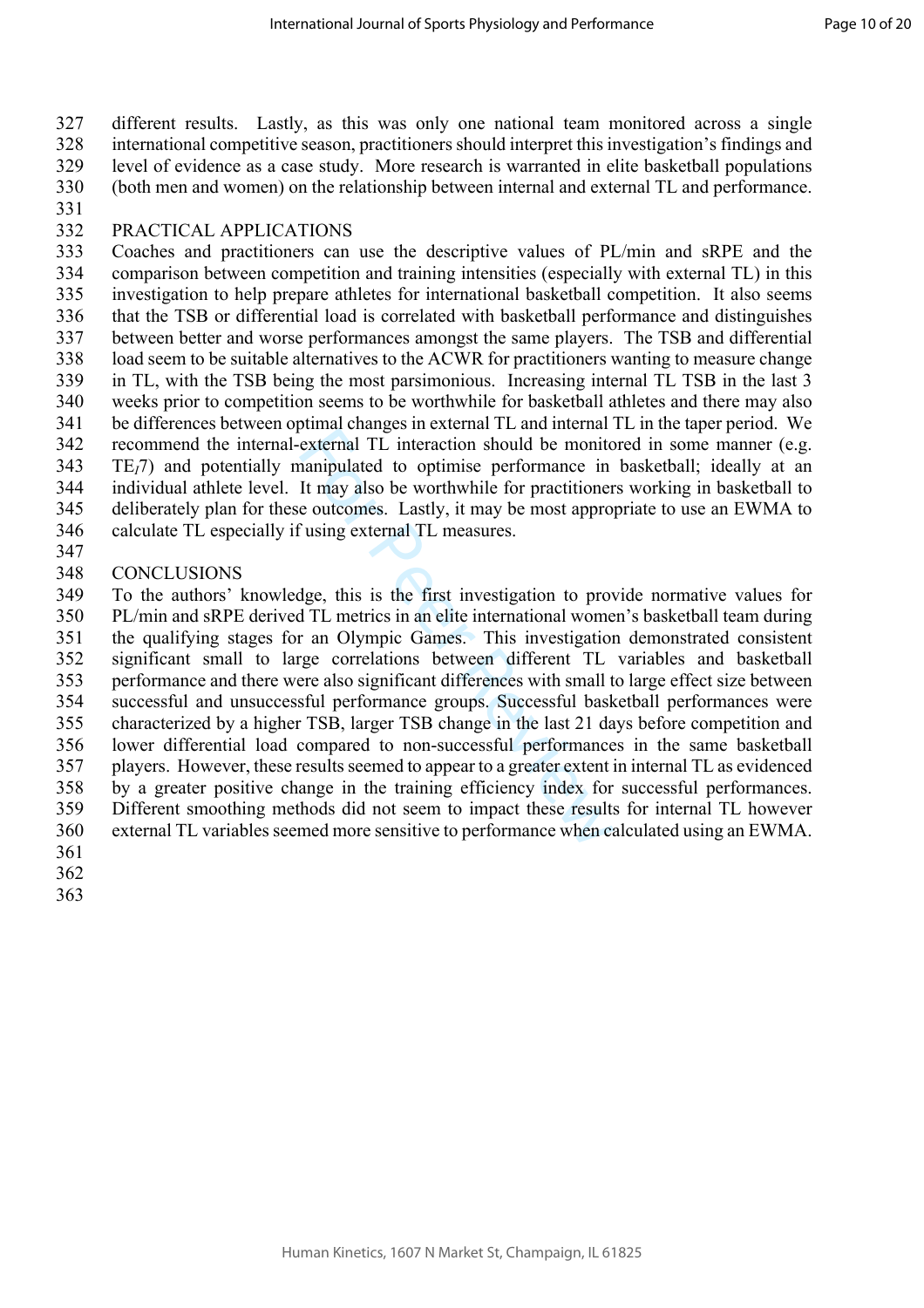#### 364 ACKNOWLEDGEMENTS

365 JC drafted the initial concept and all authors contributed to drafting, critical revision and 366 approval of the final manuscript. RN and GH are members of the Australian Centre for 367 Research into Injury in Sport and its Prevention (ACRISP) at Edith Cowan 368 University. ACRISP is one of the International Research Centres for the Prevention of Injury 369 and Protection of Athlete Health supported by the International Olympic Committee (IOC). 370 There was no additional financial or material support. Thank you to Shih Ching Fu for 371 assistance on the statistical analysis methods applied in this investigation. The authors also 372 wish to thank Tom Maher, Michelle Timms and Guo Cheng for their cooperation and 373 assistance in collecting the data in this investigation.

374

TON PROVISING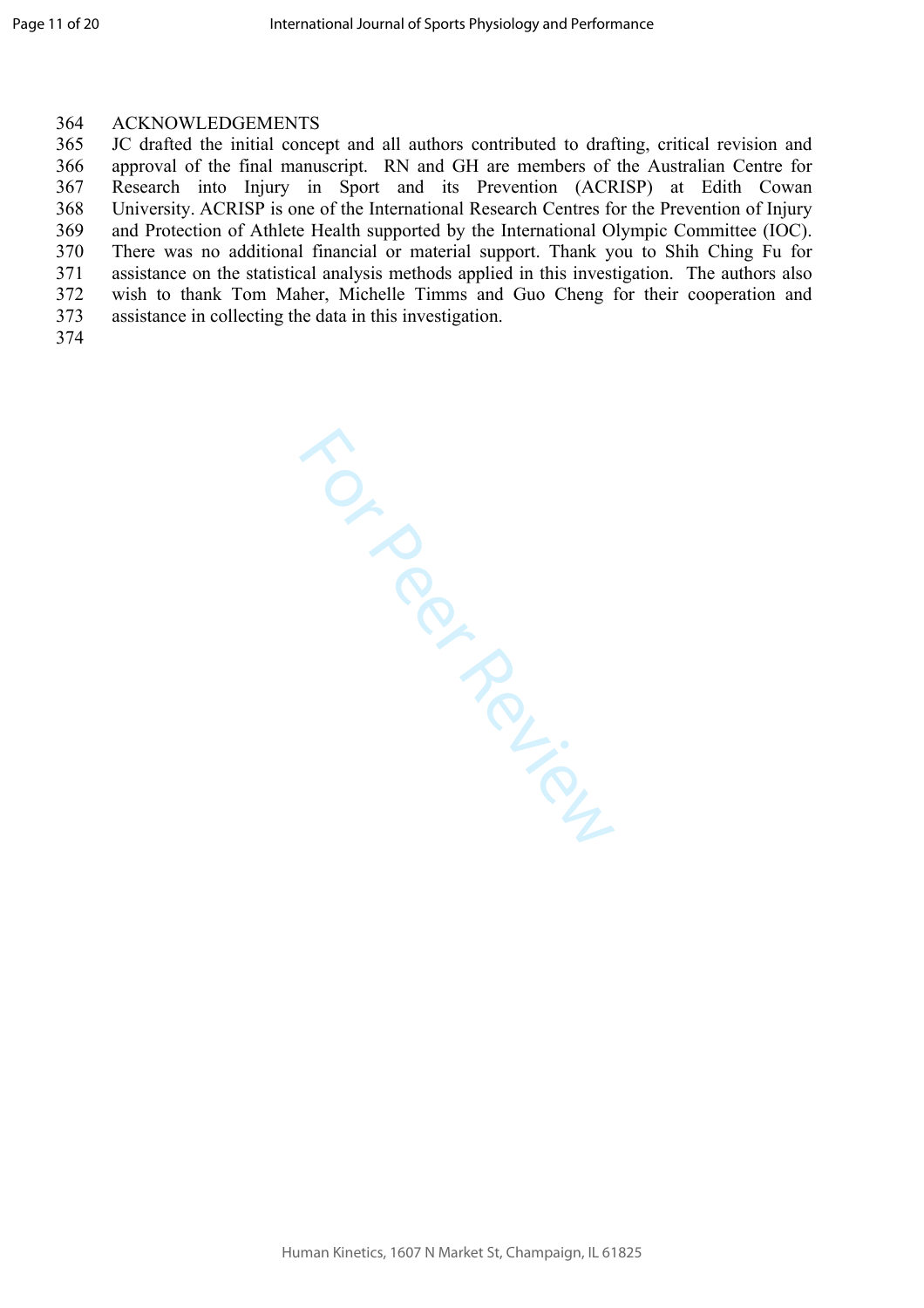| 375 |     | <b>REFERENCES</b>                                                                      |
|-----|-----|----------------------------------------------------------------------------------------|
| 376 | 1.  | Stojanovic E, Stojiljkovic N, Scanlan AT, Dalbo VJ, Berkelmans DM, Milanovic Z.        |
| 377 |     | The Activity Demands and Physiological Responses Encountered During Basketball         |
| 378 |     | Match-Play: A Systematic Review. Sports Med. 2018;48(1):111-135.                       |
| 379 | 2.  | McLean BD, Strack D, Russell J, Coutts AJ. Quantifying Physical Demands in the         |
| 380 |     | National Basketball Association-Challenges Around Developing Best-Practice             |
| 381 |     | Models for Athlete Care and Performance. Int J Sports Physiol Perform.                 |
| 382 |     | 2019;14(4):414-420.                                                                    |
| 383 | 3.  | Fox JL, Scanlan AT, Stanton R. A Review of Player Monitoring Approaches in             |
| 384 |     | Basketball: Current Trends and Future Directions. J Strength Cond Res.                 |
| 385 |     | 2017;31(7):2021-2029.                                                                  |
| 386 | 4.  | Fox JL, Stanton R, Sargent C, Wintour SA, Scanlan AT. The Association Between          |
| 387 |     | Training Load and Performance in Team Sports: A Systematic Review. Sports Med.         |
| 388 |     | 2018;48(12):2743-2774.                                                                 |
| 389 | 5.  | Reina Román M, García-Rubio J, Feu S, Ibáñez SJ. Training and Competition Load         |
| 390 |     | Monitoring and Analysis of Women's Amateur Basketball by Playing Position:             |
| 391 |     | Approach Study. Front Psychol. 2019;9(2689).                                           |
| 392 | 6.  | Ransdell LB, Murray T, Gao Y, Jones P, Bycura D. A 4-Year Profile of Game              |
| 393 |     | Demands in Elite Women's Division I College Basketball. The Journal of Strength &      |
| 394 |     | Conditioning Research. 2020;34(3):632-638.                                             |
| 395 | 7.  | Paulauskas H, Kreivyte R, Scanlan AT, Moreira A, Siupsinskas L, Conte D.               |
| 396 |     | Monitoring Workload in Elite Female Basketball Players During the In-Season Phase:     |
| 397 |     | Weekly Fluctuations and Effect of Playing Time. Int J Sports Physiol Perform.          |
| 398 |     | 2019;14(7):941-948.                                                                    |
| 399 | 8.  | Impellizzeri FM, Marcora SM, Coutts AJ. Internal and external training load: 15 years  |
| 400 |     | on. Int J Sports Physiol Perform. 2019;14(2):270-273.                                  |
| 401 | 9.  | Coyne JOC, Gregory Haff G, Coutts AJ, Newton RU, Nimphius S. The current state         |
| 402 |     | of subjective training load monitoring—a practical perspective and call to action.     |
| 403 |     | Sports Med Open. 2018;4(1):58.                                                         |
| 404 | 10. | Delaney JA, Duthie GM, Thornton HR, Pyne DB. Quantifying the relationship              |
| 405 |     | between internal and external work in team sports: development of a novel training     |
| 406 |     | efficiency index. Science and Medicine in Football. 2018:1-8.                          |
| 407 | 11. | McLaren SJ, Macpherson TW, Coutts AJ, Hurst C, Spears IR, Weston M. The                |
| 408 |     | relationships between internal and external measures of training load and intensity in |
| 409 |     | team sports: A meta-analysis. Sports Med. 2018;48(3):641-658.                          |
| 410 | 12. | Graham SR, Cormack S, Parfitt G, Eston R. Relationships between model predicted        |
| 411 |     | and actual match performance in professional Australian Footballers during an in-      |
| 412 |     | season training macrocycle. Int J Sports Physiol Perform. 2017:1-25.                   |
| 413 | 13. | Lazarus BH, Stewart AM, White KM, et al. Proposal of a global training load            |
| 414 |     | measure predicting match performance in an elite team sport. Front Physiol.            |
| 415 |     | 2017;8:930.                                                                            |
| 416 | 14. | Staunton C, Wundersitz D, Gordon B, Kingsley M. Construct Validity of                  |
| 417 |     | Accelerometry-Derived Force to Quantify Basketball Movement Patterns. Int J Sports     |
| 418 |     | Med. 2017;38(14):1090-1096.                                                            |
| 419 | 15. | Bourdon PC, Cardinale M, Murray A, et al. Monitoring athlete training loads:           |
| 420 |     | Consensus statement. Int J Sports Physiol Perform. 2017;12(Suppl 2):161-170.           |
| 421 | 16. | Banister EW, Calvert, T.W., Savage, M.V. and Bach, T.M. A Systems Model of             |
| 422 |     | Training for Athletic Performance. Aust J Sci Med. 1975(7):57-61.                      |
|     |     |                                                                                        |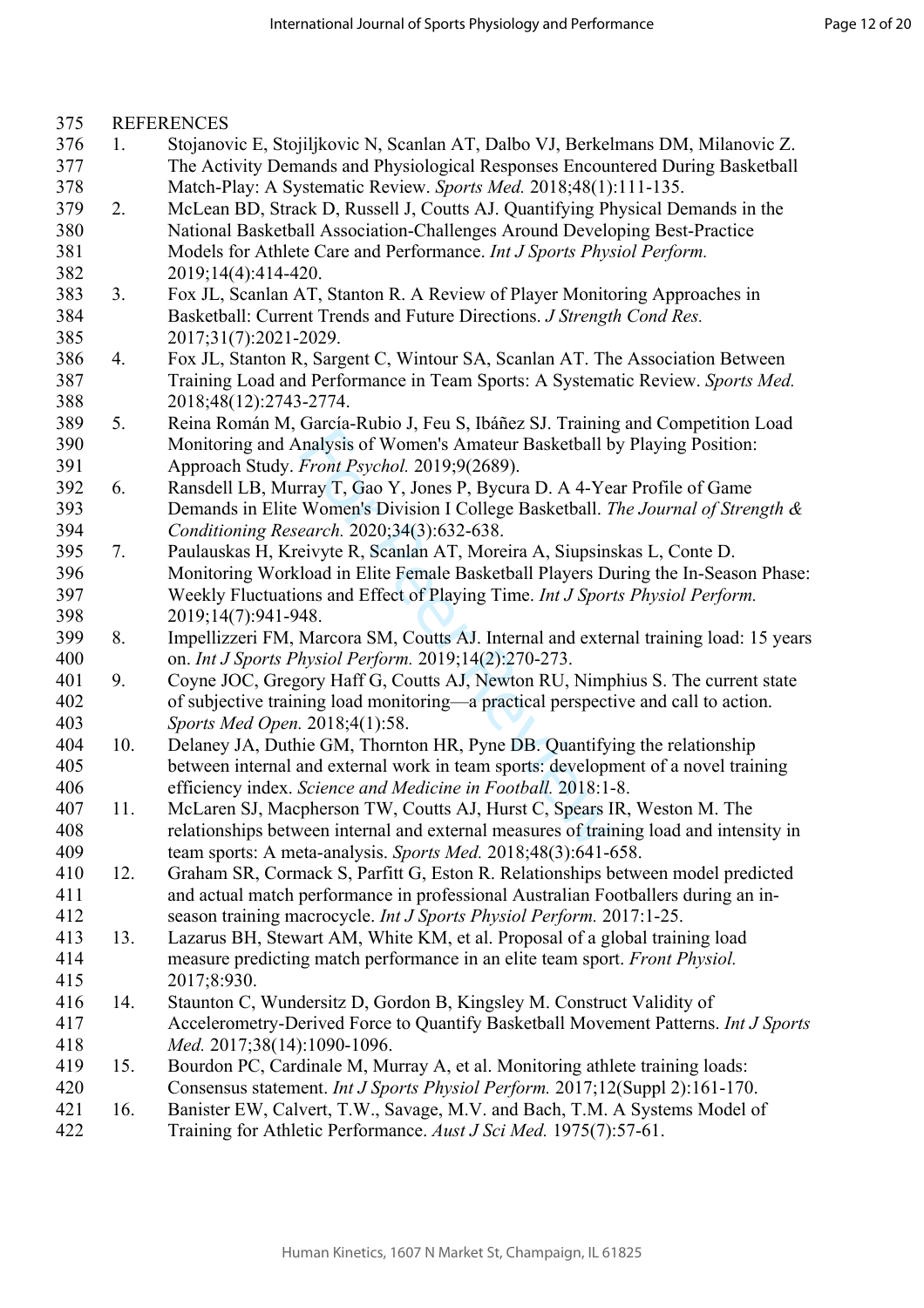| 423<br>424<br>425 | 17. | Hulin BT, Gabbett TJ, Blanch P, Chapman P, Bailey D, Orchard JW. Spikes in acute<br>workload are associated with increased injury risk in elite cricket fast bowlers. Br J<br>Sports Med. 2014;48(8):708-712. |
|-------------------|-----|---------------------------------------------------------------------------------------------------------------------------------------------------------------------------------------------------------------|
| 426<br>427        | 18. | Coyne JOC, Nimphius S, Newton RU, Haff GG. Does mathematical coupling matter<br>to the Acute to Chronic Workload Ratio? A case study from elite sport. Int J Sports                                           |
| 428               |     | Physiol Perform. 2019:1-8.                                                                                                                                                                                    |
| 429<br>430        | 19. | Lolli L, Batterham AM, Hawkins R, et al. The acute-to-chronic workload ratio: an<br>inaccurate scaling index for an unnecessary normalisation process? Br J Sports Med.                                       |
| 431               |     | 2018.                                                                                                                                                                                                         |
| 432               | 20. | Wang C, Vargas JT, Stokes T, Steele R, Shrier I. Analyzing Activity and Injury:                                                                                                                               |
| 433               |     | Lessons Learned from the Acute: Chronic Workload Ratio. Sports Med. 2020.                                                                                                                                     |
| 434               | 21. | Allen H, Coggan, A. Training and Racing With A Powermeter. 2nd ed. Boulder, CO:                                                                                                                               |
| 435               |     | Velopress; 2010.                                                                                                                                                                                              |
| 436               | 22. | Tysoe A, Moore IS, Ranson C, McCaig S, Williams S. Bowling loads and injury risk                                                                                                                              |
| 437               |     | in male first class county cricket: Is differential load an alternative to the acute-to-                                                                                                                      |
| 438               |     | chronic workload ratio? Journal of Science and Medicine in Sport.                                                                                                                                             |
| 439               | 23. | Williams S, West S, Cross MJ, Stokes KA. Better way to determine the acute: chronic                                                                                                                           |
| 440               |     | workload ratio? Br J Sports Med. 2016;51(3):209.                                                                                                                                                              |
| 441               | 24. | Murray NB, Gabbett TJ, Townshend AD, Blanch P. Calculating acute: chronic                                                                                                                                     |
| 442               |     | workload ratios using exponentially weighted moving averages provides a more                                                                                                                                  |
| 443               |     | sensitive indicator of injury likelihood than rolling averages. Br J Sports Med.                                                                                                                              |
| 444<br>445        |     | 2016;51(9):749.                                                                                                                                                                                               |
| 446               | 25. | Raysmith BP, Drew MK. Performance success or failure is influenced by weeks lost                                                                                                                              |
| 447               |     | to injury and illness in elite Australian Track and Field athletes: a 5-year prospective                                                                                                                      |
| 448               | 26. | study. J Sci Med Sport. 2016;19(10):778-783.<br>Foster C, Florhaug JA, Franklin J, et al. A new approach to monitoring exercise                                                                               |
| 449               |     | training. J Strength Cond Res. 2001;15(1):109-115.                                                                                                                                                            |
| 450               | 27. | Delaney JA, McKay, B.A., Thornton, H.R., Murray, A., & Duthie, G.M. Training                                                                                                                                  |
| 451               |     | efficiency and athlete wellness in collegiate female soccer. Sports Performance &                                                                                                                             |
| 452               |     | Science Reports. 2018;1(19):1-3.                                                                                                                                                                              |
| 453               | 28. | Buchheit M. Monitoring training status with HR measures: do all roads lead to Rome?                                                                                                                           |
| 454               |     | Front Physiol. 2014;5(73).                                                                                                                                                                                    |
| 455               | 29. | Coyne JOC, Haff, G.G., Coutts, A.C., Netwon, R.U. & Nimphius, S. The relationship                                                                                                                             |
| 456               |     | between internal training load variables during a taper and elite weightlifting success.                                                                                                                      |
| 457               |     | National Strength & Conditioning Association National Conference; 2018;                                                                                                                                       |
| 458               |     | Indianapolis, IN, U.S.                                                                                                                                                                                        |
| 459               | 30. | Bosquet L, Montpetit J, Arvisais D, Mujika I. Effects of tapering on performance: a                                                                                                                           |
| 460               |     | meta-analysis. Med Sci Sports Exerc. 2007;39(8):1358-1365.                                                                                                                                                    |
| 461               | 31. | Moraes H, Aoki MS, Freitas CG, Arruda A, Drago G, Moreira A. SIgA response and                                                                                                                                |
| 462               |     | incidence of upper respiratory tract infections during intensified training in youth                                                                                                                          |
| 463               |     | basketball players. <i>Biol Sport.</i> 2017;34(1):49-55.                                                                                                                                                      |
| 464               | 32. | Miloski B, Aoki MS, de Freitas CG, et al. Does Testosterone Modulate Mood States                                                                                                                              |
| 465               |     | and Physical Performance in Young Basketball Players? J Strength Cond Res.                                                                                                                                    |
| 466               |     | 2015;29(9):2474-2481.                                                                                                                                                                                         |
| 467               | 33. | Mooney M, O'Brien B, Cormack S, Coutts A, Berry J, Young W. The relationship                                                                                                                                  |
| 468               |     | between physical capacity and match performance in elite Australian football: a                                                                                                                               |
| 469               |     | mediation approach. J Sci Med Sport. 2011;14(5):447-452.                                                                                                                                                      |
| 470               | 34. | Efficiency (basketball). Wikipedia.                                                                                                                                                                           |
| 471               |     | https://en.wikipedia.org/wiki/Efficiency (basketball). Published 2020. Accessed.                                                                                                                              |
|                   |     |                                                                                                                                                                                                               |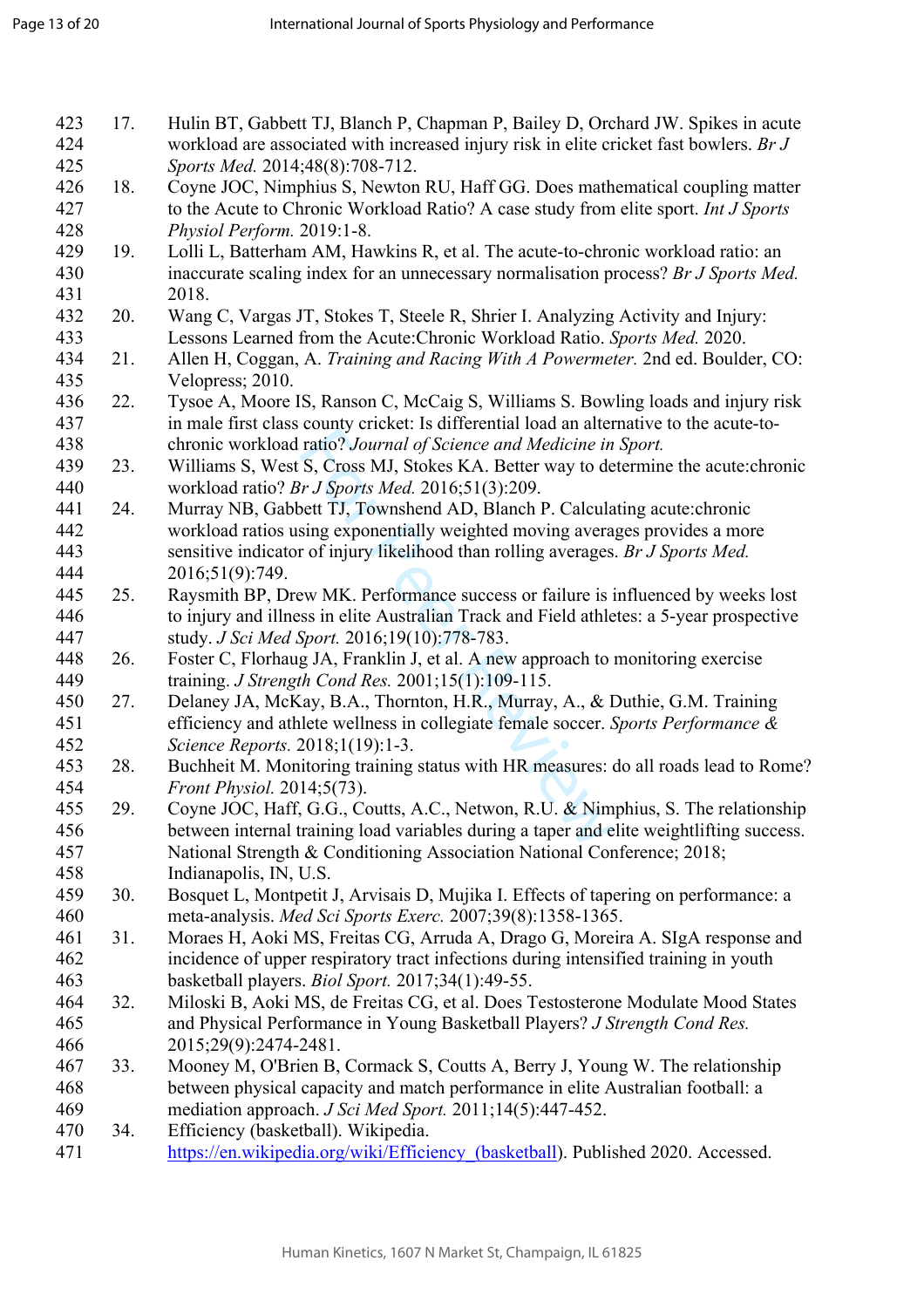- 472 35. Hopkins WG, Marshall SW, Batterham AM, Hanin J. Progressive statistics for studies 473 in sports medicine and exercise science. *Med Sci Sports Exerc.* 2009;41(1):3-12.
- 474 36. Aiken LS, & West, S. G. *Multiple regression: Testing and interpreting interactions.* 475 Newbury Park: Sage; 1991.
- 476 37. Cohen J. A power primer. *Psychol Bull.* 1992;112(1):155-159.
- 477 38. Thomas L, Mujika I, Busso T. A model study of optimal training reduction during 478 pre-event taper in elite swimmers. *J Sports Sci.* 2008;26(6):643-652.
- 479 39. Hidalgo-Muñoz AR, Béquet AJ, Astier-Juvenon M, et al. Respiration and Heart Rate 480 Modulation Due to Competing Cognitive Tasks While Driving. *Frontiers in Human*  481 *Neuroscience.* 2019;12(525).
- 482
- 483
- 484

TON PROVISING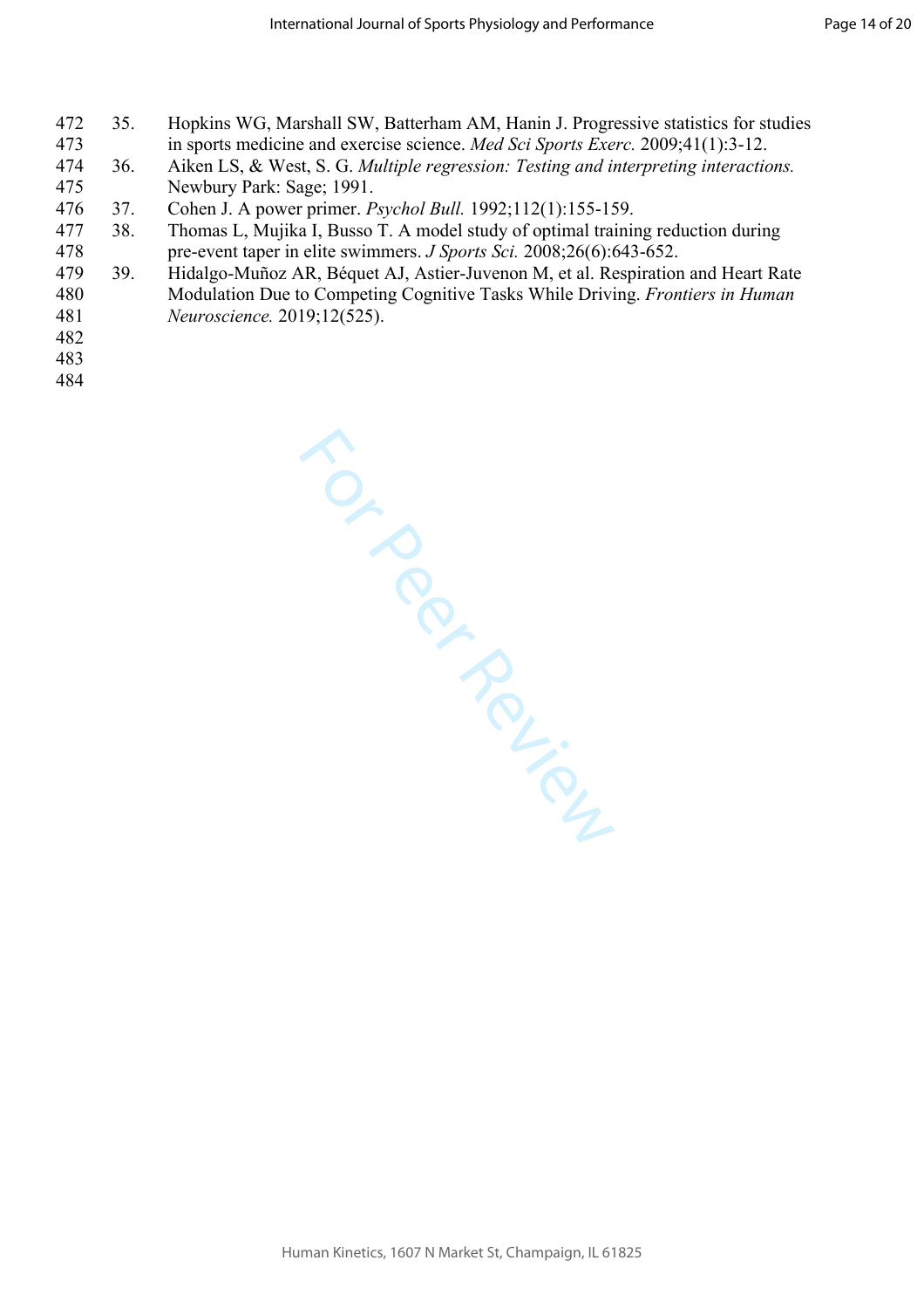#### 485 FIGURE CAPTIONS

#### 486

487 Figure 1. A time series of training load variables and performances as z-scores in an elite

- 488 international female basketball team during the qualifying stages for the 2016 Olympic
- 489 Games. The training load variables' time series are indicated by the solid line whereas the
- 490 performances as z-scores are indicated by the circular points. *IL internal load, EL*
- 491 *external load, TSB training stress balance, TEI-7 training efficiency index averaged over*
- 492 *7 days*
- 493
- 494
- 495

For Perican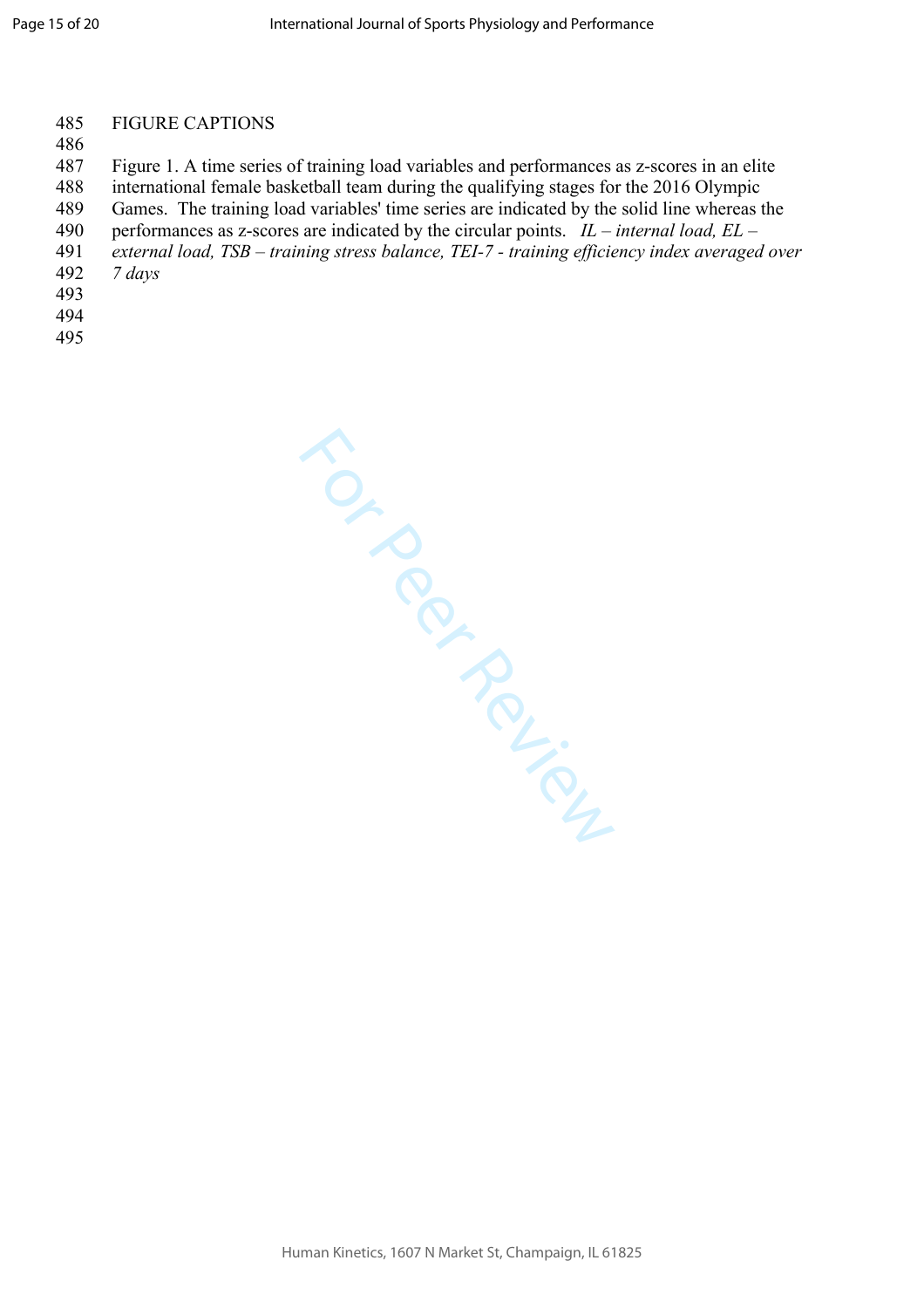|                                  | <b>SMA</b>                  |                  | EWMA-W                        |                  | <i>EWMA-L</i>   |                               |                  |                                  |                    |
|----------------------------------|-----------------------------|------------------|-------------------------------|------------------|-----------------|-------------------------------|------------------|----------------------------------|--------------------|
|                                  | $r$ [95% CI]                | $\boldsymbol{p}$ | $r$ [95% CI]                  | $\boldsymbol{p}$ | $SMA$ r-<br>z p | $r$ [95% CI]                  | $\boldsymbol{p}$ | $SMA$ r-<br>$Z$ $\boldsymbol{p}$ | EWMA-<br>$W$ r-z p |
|                                  |                             |                  | <b>External Load</b>          |                  |                 |                               |                  |                                  |                    |
| <b>Weekly Change</b>             | $0.07$ [-0.08, 0.23]        | 0.34             |                               |                  |                 |                               |                  |                                  |                    |
| <b>Acute TL</b>                  | $-0.14$ $[-0.29, 0.01]$     | 0.07             | $-0.38$ $[-0.51, -0.24]$      | $<0.001***$      | $0.02*$         | $-0.35$ $[-0.48, -0.20]$      | $<0.001***$      | $0.05*$                          | 0.76               |
| <b>Chronic TL</b>                | $-0.03$ $[-0.19, 0.13]$     | 0.71             | $-0.26$ [ $-0.40$ , $-0.11$ ] | $<0.001***$      | $0.04*$         | $-0.14$ [ $-0.29$ , $0.02$ ]  | 0.09             | 0.33                             | 0.27               |
| <b>TSB</b>                       | $0.12$ [ $-0.04$ , $0.27$ ] | 0.14             | $0.39$ [0.24, 0.51]           | $<0.001***$      | $0.01*$         | $0.33$ [0.19, 0.47]           | $<0.001***$      | $0.05*$                          | 0.54               |
| <b>TSB VOL21</b>                 | $-0.28$ $[-0.42, -0.13]$    | $<0.001***$      | $-0.24$ [ $-0.38$ , $-0.09$ ] | $\leq 0.01**$    | 0.71            | $-0.25$ [ $-0.40$ , $-0.10$ ] | $<0.01**$        | 0.78                             | 0.93               |
| TSB CH <sub>21</sub>             | $0.04$ [-0.13, 0.20]        | 0.66             | $0.26$ [0.11, 0.41]           | $<0.001***$      | $0.05*$         | $0.21$ [0.06, 0.36]           | $<0.01**$        | 0.13                             | 0.64               |
| DIFF 7-day                       |                             |                  | $-0.21$ $[-0.36, -0.06]$      | $<0.01**$        | $\blacksquare$  | $-0.29$ $[-0.42, -0.13]$      | $<0.001***$      | $\blacksquare$                   | 0.45               |
| DIFF 21-day                      |                             |                  | $-0.26$ $[-0.40, -0.11]$      | $<0.001***$      | $\overline{a}$  | $-0.19$ $[-0.34, -0.04]$      | $0.01*$          | $\blacksquare$                   | 0.52               |
|                                  |                             |                  | <b>Internal Load</b>          |                  |                 |                               |                  |                                  |                    |
| <b>Weekly Change</b>             | $0.06$ [-0.09, 0.22]        | 0.43             |                               |                  | $\sim$          |                               | $\sim$           | $\blacksquare$                   | $\sim$             |
| <b>Acute TL</b>                  | $-0.13$ $[-0.28, 0.03]$     | 0.11             | $-0.27$ $[-0.41, -0.12]$      | $<0.001***$      | 0.20            | $-0.16$ [ $-0.31$ , $-0.01$ ] | $0.04*$          | 0.79                             | 0.31               |
| <b>Chronic TL</b>                | $0.16$ [0.01, 0.31]         | $0.04*$          | $-0.01$ [ $-0.17, 0.14$ ]     | 0.82             | 0.13            | $0.11$ [-0.04, 0.26]          | 0.16             | 0.65                             | 0.29               |
| <b>TSB</b>                       | $0.33$ [0.19, 0.47]         | $<0.001***$      | $0.41$ [0.26, 0.53]           | $\leq 0.001$ *** | 0.41            | $0.40$ [0.26, 0.52]           | $<0.001***$      | 0.48                             | 0.92               |
| <b>TSB VOL21</b>                 | $-0.36$ [ $-0.49, -0.21$ ]  | $< 0.001$ ***    | $-0.23$ $[-0.38, -0.08]$      | $<0.01**$        | 0.21            | $-0.11$ $[-0.26, 0.05]$       | 0.17             | $0.02*$                          | 0.28               |
| <b>TSB CH21</b>                  | $0.64$ [0.53, 0.73]         | $<0.001***$      | $0.53$ [0.41, 0.64]           | $\leq 0.001$ *** | 0.14            | $0.52$ [0.40, 0.63]           | $<0.001***$      | 0.11                             | 0.90               |
| DIFF 7-day                       |                             | $\sim$           | $-0.38$ $[-0.50, -0.23]$      | $<0.001***$      | Æ               | $-0.45$ [ $-0.56$ , $-0.31$ ] | $<0.001***$      | $\blacksquare$                   | 0.45               |
| DIFF 21-day                      |                             | $\sim$           | $-0.44$ [ $-0.56$ , $-0.30$ ] | $<0.001***$      | L.              | $-0.32$ [ $-0.46$ , $-0.17$ ] | $<0.001***$      | $\blacksquare$                   | 0.22               |
| <b>Training Efficiency Index</b> |                             |                  |                               |                  |                 |                               |                  |                                  |                    |
| $TE_15$                          | $0.08$ [-0.08, 0.23]        | 0.31             | $0.04$ [-0.11, 0.20]          | 0.59             | 0.72            | $0.07$ [-0.09, 0.22]          | 0.38             | 0.93                             | 0.79               |
| TE <sub>i</sub> 7                | $0.13$ [-0.03, 0.28]        | 0.11             | $0.07$ [-0.09, 0.22]          | 0.39             | 0.59            | $0.04$ [-0.12, 0.20]          | 0.61             | 0.42                             | 0.79               |
| $TE_15$ CH21                     | $0.56$ [0.44, 0.66]         | $<0.001***$      | $0.51$ [0.38, 0.62]           | $<0.001***$      | 0.54            | $0.51$ [0.38, 0.62]           | $<0.001***$      | 0.54                             | 1.00               |
| <b>TE<sub>1</sub>7 CH21</b>      | $0.54$ [0.41, 0.64]         | $<0.001***$      | $0.52$ [0.39, 0.62]           | $<0.001***$      | 0.81            | $0.47$ [0.34, 0.58]           | $<0.001***$      | 0.41                             | 0.56               |

Table 1. Correlations between different training load variables with coaches' ratings of competitive performance for an elite international women's basketball team in the qualifying stages for the 2016 Olympic Games.

Note: SMA – simple moving average, EWMA-W – exponentially weighted moving averages as per Williams et al<sup>23</sup>, EWMA-L - exponentially weighted moving averages as per Lazarus et al<sup>13</sup>, TL – training load, TSB – training stress balance, ACWR – acute to chronic workload ratio, DIFF – differential load, VOL21 - the volatility (standard deviation) of values in the last 21 days prior to competition , CH21 - the value 21 days prior to competition subtracted from the value on the day of the competition,  $TE_15$  – training efficiency index 5 day average,  $TE_17$  – training efficiency index 7 day average, TE<sub>I</sub> – training efficiency index, r – correlation; CI – confidence interval, \* -  $p$ <0.05, \*\* -  $p$ <0.01, \*\*\* -  $p$ <0.001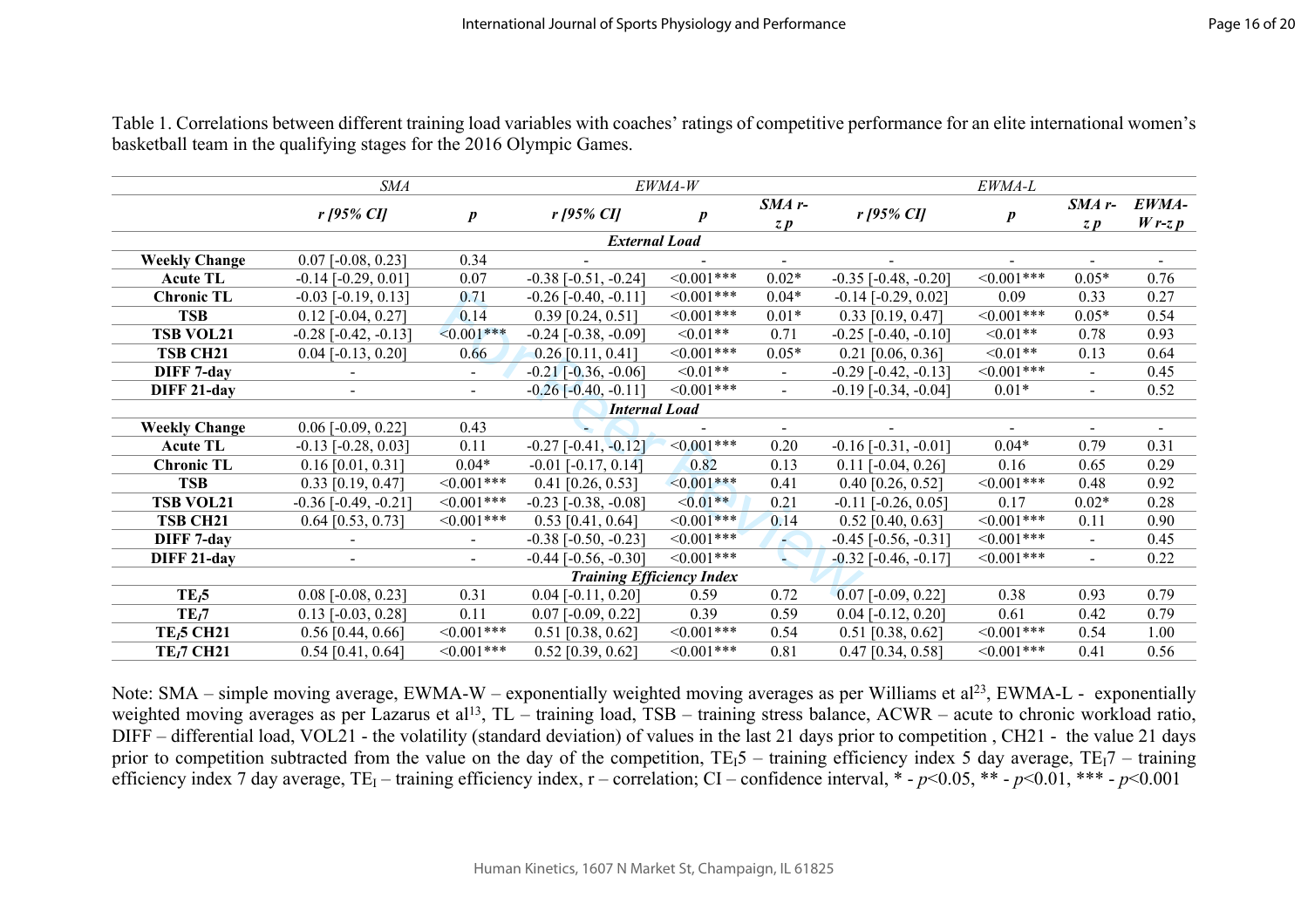Table 2A-C. Differences in A) external, B) internal and C) training efficiency index training load variables for successful and non-successful basketball performances by an elite international women's basketball team in the qualifying stages for the 2016 Olympic Games.

| A.            |                      |                    |                                          |                                            |                  |       |                |
|---------------|----------------------|--------------------|------------------------------------------|--------------------------------------------|------------------|-------|----------------|
|               |                      | <b>OVERALL</b>     | <b>SUCCESSFUL</b><br><b>PERFORMANCES</b> | <b>UNSUCCESSFUL</b><br><b>PERFORMANCES</b> | $\boldsymbol{p}$ | $f^2$ | Effect<br>size |
|               | Week Load            | $2787 \pm 772$     | $2564 \pm 492$                           | $2619 \pm 429$                             | 0.64             | 0.001 | Trivial        |
|               | Weekly Change        | $-79.8 \pm 706.21$ | $-63.1 \pm 544$                          | $-252 \pm 571$                             | 0.38             | 0.028 | Small          |
|               | Acute TL             | $398 \pm 110$      | $366 \pm 70.3$                           | $374 \pm 61.2$                             | 0.64             | 0.001 | Trivial        |
|               | Chronic TL           | $394 \pm 81.8$     | $372 \pm 68.3$                           | $380 \pm 67.1$                             | 0.84             | 0.000 | Trivial        |
| <b>SMA</b>    | <b>TSB</b>           | $9.49 \pm 67.6$    | $-13.6 \pm 50.1$                         | $-9.13 \pm 48.6$                           | 0.68             | 0.001 | Trivial        |
|               | TSB VOL21            | $57.1 \pm 22.7$    | $52.3 \pm 20.8$                          | $60.7 \pm 19.2$                            | $0.001***$       | 0.046 | Small          |
|               | TSB CH <sub>21</sub> | $-12.6 \pm 92.0$   | $-26.5 \pm 85.6$                         | $-21.2 \pm 79.9$                           | 0.61             | 0.001 | Trivial        |
|               | Acute TL             | $401 \pm 118$      | $376 \pm 72.2$                           | $411 \pm 76.8$                             | $<0.001***$      | 0.042 | Small          |
|               | Chronic TL           | $408 \pm 95.6$     | $370 \pm 63.1$                           | $387 \pm 65.0$                             | $0.01*$          | 0.008 | Trivial        |
|               | <b>TSB</b>           | $7.75 \pm 53.5$    | $-5.73 \pm 29.8$                         | $-24.4 \pm 38.0$                           | $\leq 0.001$ *** | 0.081 | Small          |
| <b>EWMA-W</b> | TSB VOL21            | $49.7 \pm 12.3$    | $46.6 \pm 9.81$                          | $50.3 \pm 10.3$                            | $\leq 0.01**$    | 0.032 | Small          |
|               | TSB CH <sub>21</sub> | $-0.24 \pm 76.5$   | $-14.0 \pm 58.7$                         | $-29.1 \pm 53.9$                           | 0.06             | 0.020 | Small          |
|               | DIFF 7-day           | $-71.0 \pm 706$    | $-168 \pm 291$                           | $-86.8 \pm 339$                            | $0.05*$          | 0.021 | Small          |
|               | DIFF 21-day          | $-75.9 \pm 231$    | $-89.8 \pm 150$                          | $-24.2 \pm 217$                            | $<0.01**$        | 0.037 | Small          |
|               | Acute TL             | $404 \pm 101$      | $369 \pm 64.6$                           | $393 \pm 67.0$                             | $<0.001***$      | 0.020 | Small          |
| <b>EWMA-L</b> | Chronic TL           | $418 \pm 93.7$     | $376 \pm 64.2$                           | $387 \pm 70.0$                             | 0.25             | 0.002 | Trivial        |
|               | <b>TSB</b>           | $14.2 \pm 41.2$    | $7.37 \pm 25.4$                          | $-6.25 \pm 35.7$                           | $<0.001***$      | 0.048 | Small          |
|               | TSB VOL21            | $32.3 \pm 9.73$    | $30.6 \pm 8.17$                          | $33.3 \pm 9.41$                            | $0.02*$          | 0.025 | Small          |
|               | TSB CH <sub>21</sub> | $0.83 \pm 57.8$    | $-7.41 \pm 52.3$                         | $-19.5 \pm 49.1$                           | 0.07             | 0.016 | Trivial        |
|               | DIFF 7-day           | $-75.9 \pm 231$    | $-123 \pm 205$                           | $-29.2 \pm 275$                            | $<0.01**$        | 0.045 | Small          |
|               | DIFF 21-day          | $-86.7 \pm 156$    | $-71.8 \pm 92.1$                         | $-41.5 \pm 150$                            | $0.03*$          | 0.020 | Small          |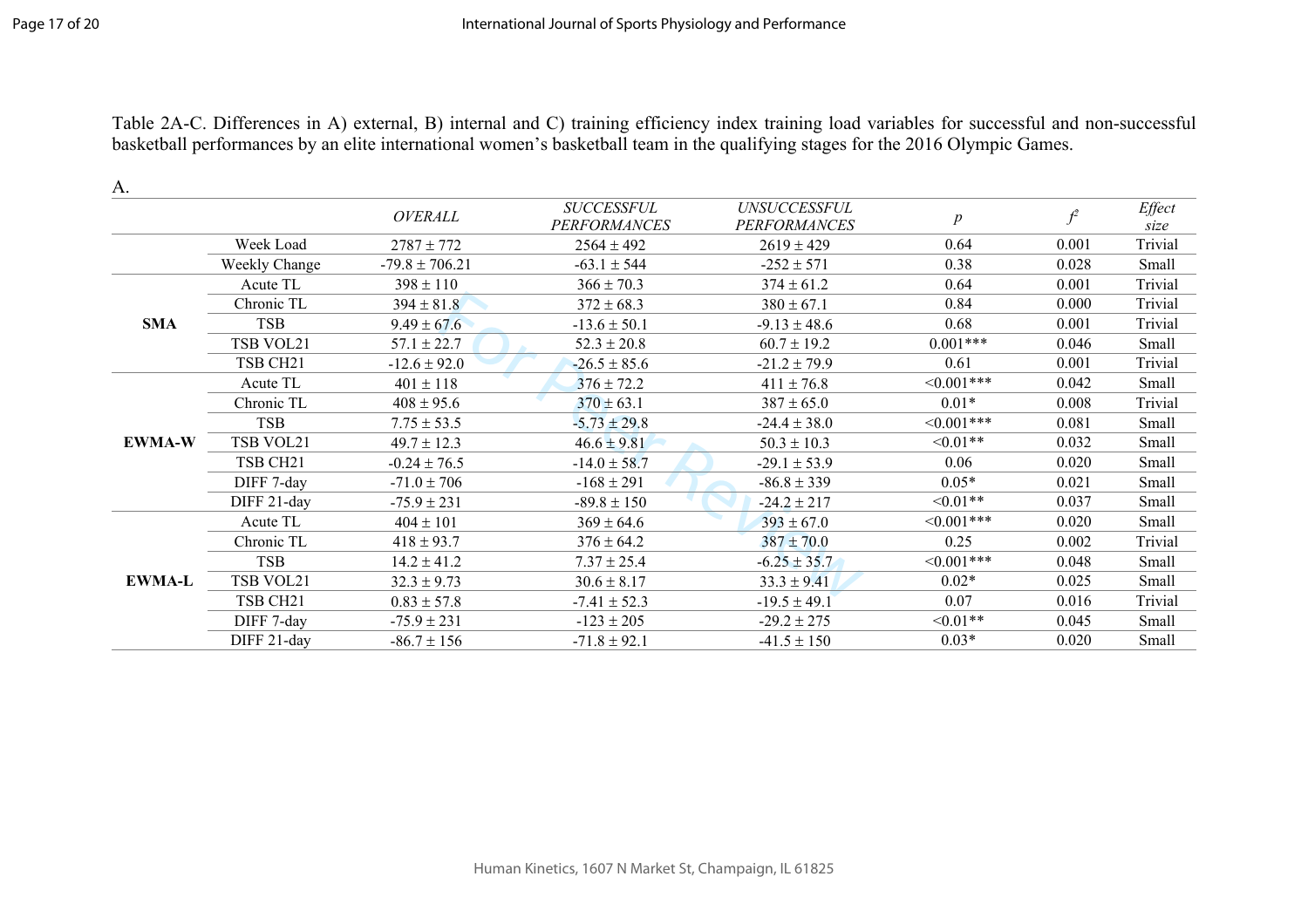| <b>B</b> .    |                      |                 |                                          |                                     |                  |       |             |
|---------------|----------------------|-----------------|------------------------------------------|-------------------------------------|------------------|-------|-------------|
|               |                      | OVERALL         | <b>SUCCESSFUL</b><br><b>PERFORMANCES</b> | UNSUCCESSFUL<br><b>PERFORMANCES</b> | $\boldsymbol{p}$ | $f^2$ | Effect size |
|               | Week Load            | $4588 \pm 1597$ | $2974 \pm 819$                           | $3110 \pm 793$                      | 0.27             | 0.006 | Trivial     |
|               | Weekly Change        | $-171 \pm 1642$ | $-1408 \pm 826$                          | $-1518 \pm 991$                     | 0.45             | 0.004 | Trivial     |
|               | Acute TL             | $655 \pm 228$   | $425 \pm 117$                            | $444 \pm 113$                       | 0.27             | 0.006 | Trivial     |
|               | Chronic TL           | $667 \pm 152$   | $610 \pm 109$                            | $576 \pm 93.3$                      | 0.02             | 0.028 | Small       |
| <b>SMA</b>    | <b>TSB</b>           | $26.0 \pm 177$  | $185 \pm 81.9$                           | $135 \pm 92.8$                      | $\leq 0.001$ *** | 0.089 | Small       |
|               | TSB VOL21            | $158 \pm 47.1$  | $150 \pm 39.3$                           | $173 \pm 44.0$                      | $\leq 0.001$ *** | 0.087 | Small       |
|               | TSB CH <sub>21</sub> | $4.60 \pm 286$  | $258 \pm 188$                            | $8.30 \pm 237$                      | $\leq 0.001$ *** | 0.362 | Large       |
|               | Acute TL             | $655 \pm 231$   | $427 \pm 106$                            | $473 \pm 118$                       | $<0.01**$        | 0.041 | Small       |
|               | Chronic TL           | $668 \pm 159$   | $550 \pm 95.3$                           | $546 \pm 96.7$                      | 0.67             | 0.001 | Trivial     |
|               | <b>TSB</b>           | $13.0 \pm 119$  | $123 \pm 61.2$                           | $72.6 \pm 59.6$                     | $\leq 0.001$ *** | 0.171 | Moderate    |
| <b>EWMA-W</b> | TSB VOL21            | $110 \pm 22.8$  | $107 \pm 19.5$                           | $111 \pm 19.5$                      | 0.11             | 0.012 | Trivial     |
|               | TSB CH <sub>21</sub> | $10.3 \pm 181$  | $145 \pm 128$                            | $4.47 \pm 168$                      | $\leq 0.001$ *** | 0.241 | Moderate    |
|               | DIFF 7-day           | $108 \pm 1151$  | $-1140 \pm 737$                          | $-600 \pm 805$                      | $\leq 0.001$ *** | 0.130 | Small       |
|               | DIFF 21-day          | $-99.6 \pm 634$ | $-640 \pm 406$                           | $-287 \pm 539$                      | $\leq 0.001$ *** | 0.152 | Moderate    |
|               | Acute TL             | $662 \pm 187$   | $492 \pm 100$                            | $515 \pm 106$                       | 0.14             | 0.010 | Trivial     |
|               | Chronic TL           | $678 \pm 134$   | $611 \pm 85.4$                           | $588 \pm 87.8$                      | $0.02*$          | 0.021 | Small       |
| <b>EWMA-L</b> | <b>TSB</b>           | $16.0 \pm 100$  | $119 \pm 55.9$                           | $73.3 \pm 55.6$                     | $\leq 0.001$ *** | 0156  | Moderate    |
|               | TSB VOL21            | $78.3 \pm 21.8$ | $82.0 \pm 23.6$                          | $81.0 \pm 1.0$                      | 0.80             | 0.000 | Trivial     |
|               | TSB CH <sub>21</sub> | $15.0 \pm 152$  | $141 \pm 131$                            | $-8.84 \pm 155$                     | $<0.001***$      | 0.280 | Moderate    |
|               | DIFF 7-day           | $-92.5 \pm 849$ | $-835 \pm 597$                           | $-301 \pm 709$                      | $\leq 0.001$ *** | 0.176 | Moderate    |
|               | DIFF 21-day          | $-65.3 \pm 430$ | $-332 \pm 288$                           | $-161 \pm 420$                      | $\leq 0.001$ *** | 0.066 | Small       |
|               |                      |                 |                                          |                                     |                  |       |             |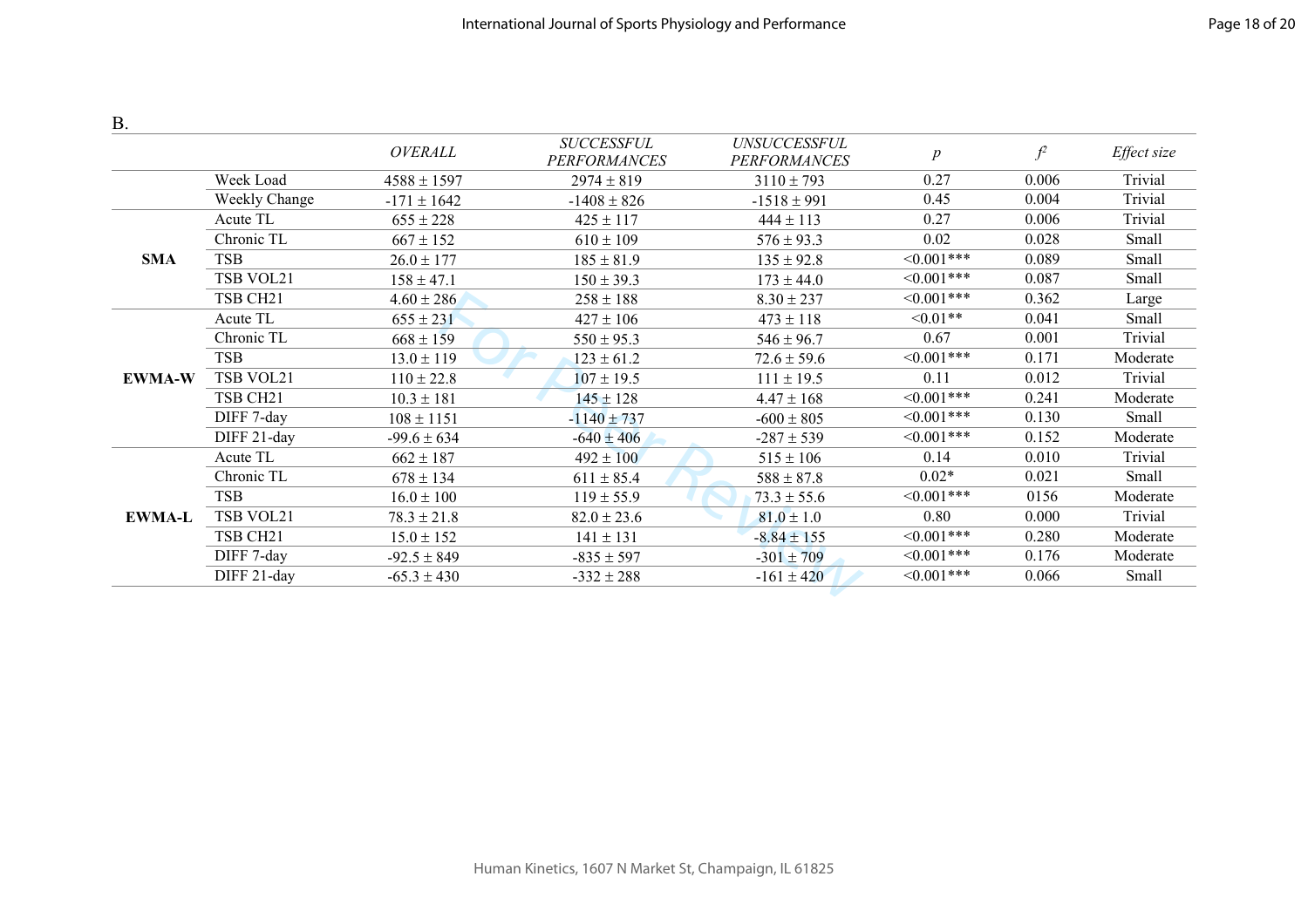| $\mathcal{C}$ .                                                                                                                                                                                                                                                                                                                                                                                                                                                                                                                                                                                                                                                                                                                                                                                                                                 |                                    |                 |                                          |                                       |                  |       |             |  |
|-------------------------------------------------------------------------------------------------------------------------------------------------------------------------------------------------------------------------------------------------------------------------------------------------------------------------------------------------------------------------------------------------------------------------------------------------------------------------------------------------------------------------------------------------------------------------------------------------------------------------------------------------------------------------------------------------------------------------------------------------------------------------------------------------------------------------------------------------|------------------------------------|-----------------|------------------------------------------|---------------------------------------|------------------|-------|-------------|--|
|                                                                                                                                                                                                                                                                                                                                                                                                                                                                                                                                                                                                                                                                                                                                                                                                                                                 |                                    | OVERALL         | <b>SUCCESSFUL</b><br><b>PERFORMANCES</b> | NON-SUCCESSFUL<br><b>PERFORMANCES</b> | $\boldsymbol{p}$ | $f^2$ | Effect size |  |
|                                                                                                                                                                                                                                                                                                                                                                                                                                                                                                                                                                                                                                                                                                                                                                                                                                                 | $TE_I$                             | $0.89 \pm 0.43$ | $1.61 \pm 0.44$                          | $1.68 \pm 0.38$                       | 0.22             | 0.007 | Trivial     |  |
|                                                                                                                                                                                                                                                                                                                                                                                                                                                                                                                                                                                                                                                                                                                                                                                                                                                 | $TE_15$                            | $0.88 \pm 0.27$ | $1.25 \pm 0.29$                          | $1.20 \pm 0.24$                       | 0.21             | 0.008 | Trivial     |  |
| <b>SMA</b>                                                                                                                                                                                                                                                                                                                                                                                                                                                                                                                                                                                                                                                                                                                                                                                                                                      | TE <sub>i</sub> 7                  | $0.88 \pm 0.25$ | $1.21 \pm 0.30$                          | $1.15 \pm 0.21$                       | 0.10             | 0.014 | Trivial     |  |
|                                                                                                                                                                                                                                                                                                                                                                                                                                                                                                                                                                                                                                                                                                                                                                                                                                                 | $TE15$ CH <sub>21</sub>            | $0.04 \pm 0.37$ | $0.54 \pm 0.36$                          | $0.03 \pm 0.42$                       | $<0.001***$      | 0.431 | Large       |  |
|                                                                                                                                                                                                                                                                                                                                                                                                                                                                                                                                                                                                                                                                                                                                                                                                                                                 | TE <sub>1</sub> 7 CH <sub>21</sub> | $0.03 \pm 0.33$ | $0.48 \pm 0.35$                          | $0.03 \pm 0.32$                       | $<0.001***$      | 0.416 | Large       |  |
|                                                                                                                                                                                                                                                                                                                                                                                                                                                                                                                                                                                                                                                                                                                                                                                                                                                 | $TE_15$                            | $0.88 \pm 0.27$ | $1.33 \pm 0.27$                          | $1.30 \pm 0.23$                       | 0.34             | 0.004 | Trivial     |  |
| <b>EWMA-W</b>                                                                                                                                                                                                                                                                                                                                                                                                                                                                                                                                                                                                                                                                                                                                                                                                                                   | TE <sub>i</sub> 7                  | $0.88 \pm 0.24$ | $1.25 \pm 0.25$                          | $1.22 \pm 0.20$                       | 0.28             | 0.005 | Trivial     |  |
|                                                                                                                                                                                                                                                                                                                                                                                                                                                                                                                                                                                                                                                                                                                                                                                                                                                 | $TE15$ CH <sub>21</sub>            | $0.04 \pm 0.36$ | $0.61 \pm 0.33$                          | $0.23 \pm 0.33$                       | $\leq 0.001$ *** | 0.333 | Moderate    |  |
|                                                                                                                                                                                                                                                                                                                                                                                                                                                                                                                                                                                                                                                                                                                                                                                                                                                 | TE <sub>1</sub> 7 CH <sub>21</sub> | $0.03 \pm 0.32$ | $0.52 \pm 0.30$                          | $0.16 \pm 0.29$                       | $\leq 0.001$ *** | 0.361 | Large       |  |
|                                                                                                                                                                                                                                                                                                                                                                                                                                                                                                                                                                                                                                                                                                                                                                                                                                                 | $TE_15$                            | $0.88 \pm 0.22$ | $1.19 \pm 0.23$                          | $1.17 \pm 0.19$                       | 0.33             | 0.004 | Trivial     |  |
| <b>EWMA-L</b>                                                                                                                                                                                                                                                                                                                                                                                                                                                                                                                                                                                                                                                                                                                                                                                                                                   | TE <sub>i</sub> 7                  | $0.87 \pm 0.20$ | $1.20 \pm 0.21$                          | $1.10 \pm 0.16$                       | 0.69             | 0.001 | Trivial     |  |
|                                                                                                                                                                                                                                                                                                                                                                                                                                                                                                                                                                                                                                                                                                                                                                                                                                                 | $TE15$ CH <sub>21</sub>            | $0.03 \pm 0.29$ | $0.45 \pm 0.28$                          | $0.13 \pm 0.25$                       | $\leq 0.001$ *** | 0.351 | Large       |  |
|                                                                                                                                                                                                                                                                                                                                                                                                                                                                                                                                                                                                                                                                                                                                                                                                                                                 | $TE17$ CH <sub>21</sub>            | $0.03 \pm 0.25$ | $0.34 \pm 0.24$                          | $0.10 \pm 0.41$                       | $\leq 0.001$ *** | 0.305 | Moderate    |  |
| Note: SMA – simple moving average, EWMA-W – exponentially weighted moving averages as per Williams et al <sup>23</sup> , EWMA-L - exponentially<br>weighted moving averages as per Lazarus et al <sup>13</sup> , TL - training load, TSB - training stress balance, ACWR - acute to chronic workload ratio,<br>DIFF – differential load, TE <sub>I</sub> – training efficiency index, TE <sub>I</sub> 5 – training efficiency index averaged over 5 days, TE <sub>I</sub> 7 – training efficiency index<br>averaged over 7 days, VOL21 - the volatility (standard deviation) of values in the last 21 days prior to competition, CH21 - the value 21 days<br>prior to competition subtracted from the value on the day of the competition, $* - p \le 0.05$ , $** - p \le 0.01$ , $** - p \le 0.001$ , $f^2$ – Cohen's marginal effect<br>size. |                                    |                 |                                          |                                       |                  |       |             |  |